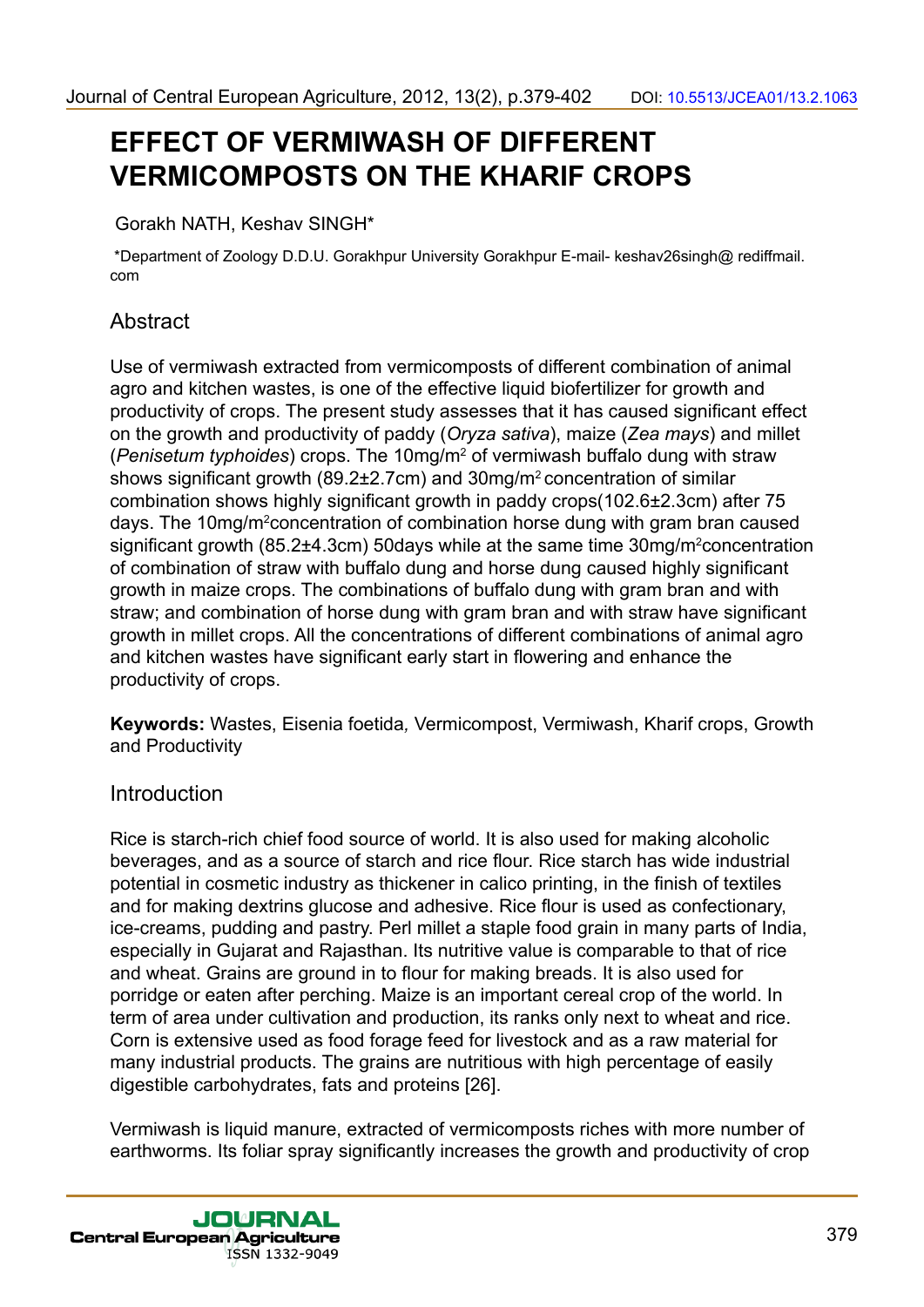[25, 32]. Bucker field et al [6, 7] has reported that it is coelomic fluid extraction contains several enzyme, plant growth hormones like cytokinins, gibberlines and vitamins along with micro and macro nutrients. It increases the disease resistant power in crop, [18, 30, 33]. Tripathi and Bhardwaj [29] have reported that nitrogen in the form of mucus, nitrogenous excretory substance; growth stimulating hormones and enzyme are present in vermiwash. Karuna et al. [14] studied the stimulatory effect of vermiwash on crinckle red variety of *Andurium andreanum*. Effect of vermiwash on plant growth of black gram reported by Sobha et al., [25] and on tea, coconut and horticultural crops by Weerasinghe et al., [32]. Anand et al., [1] and Suthar et al., [27] have reported that vermiwash caused significant effect on the seed germination and development of hatchling. Rao [20] studied that the vermiwash have yield good result, especially initiating flowering and long lasting inflorescence of *Anthuriums.*

Zaller [34] have studied the effect of vermiwash on the field grown tomato *(Lycopersicon esculentum*) indicated the late blight suppression and improve the fruit quality. The application of vermiwash has been shown to reduced disease caused by necrotrophs as well as biotrophs [31, 11, 5]. It was reported that vermiwash have been shown to depress soil born pathogen and pest ([23, 21, 16]. Grudon, [12] also reported that use of vermiwash is more effective when the presence of water in the soil is very poor. It was demonstrated that after treatment of vermiwash showed similar growth pattern due to addition of auxins, gibberllins and cytokinins in the soil [13, 28]. The aim of present study to observed effect of vermiwash of different combination of animal dung and agro / kitchen wastes on the growth flowrering period and productivity of three Kharif crops paddy, maize and millet.

# Materials and methods

### **Collection of wastes:**

Animal wastes (cow, buffalo, sheep, horse, goat dung) were collected from different farm houses of these animals of Gorakhpur city and different agro kitchen wastes were collected from rural areas of Gorakhpur district. Partially decomposed mixture of animal, agro/kitchen wastes were use for enhancement of vermicomposting efficiency. The animal dung and different agro wastes were exposed to sun light for 5 to10 days to removing the various harmful organism and noxious gases, before the preparation of vermibeds.

#### **Collection of earth worm:**

 Earthworms *Eisenia foetida* an epigeic species were collected from U.P. agro states industrial area, Gorakhnath Goakhpur. The collected earthworms cultured in laboratory conditions.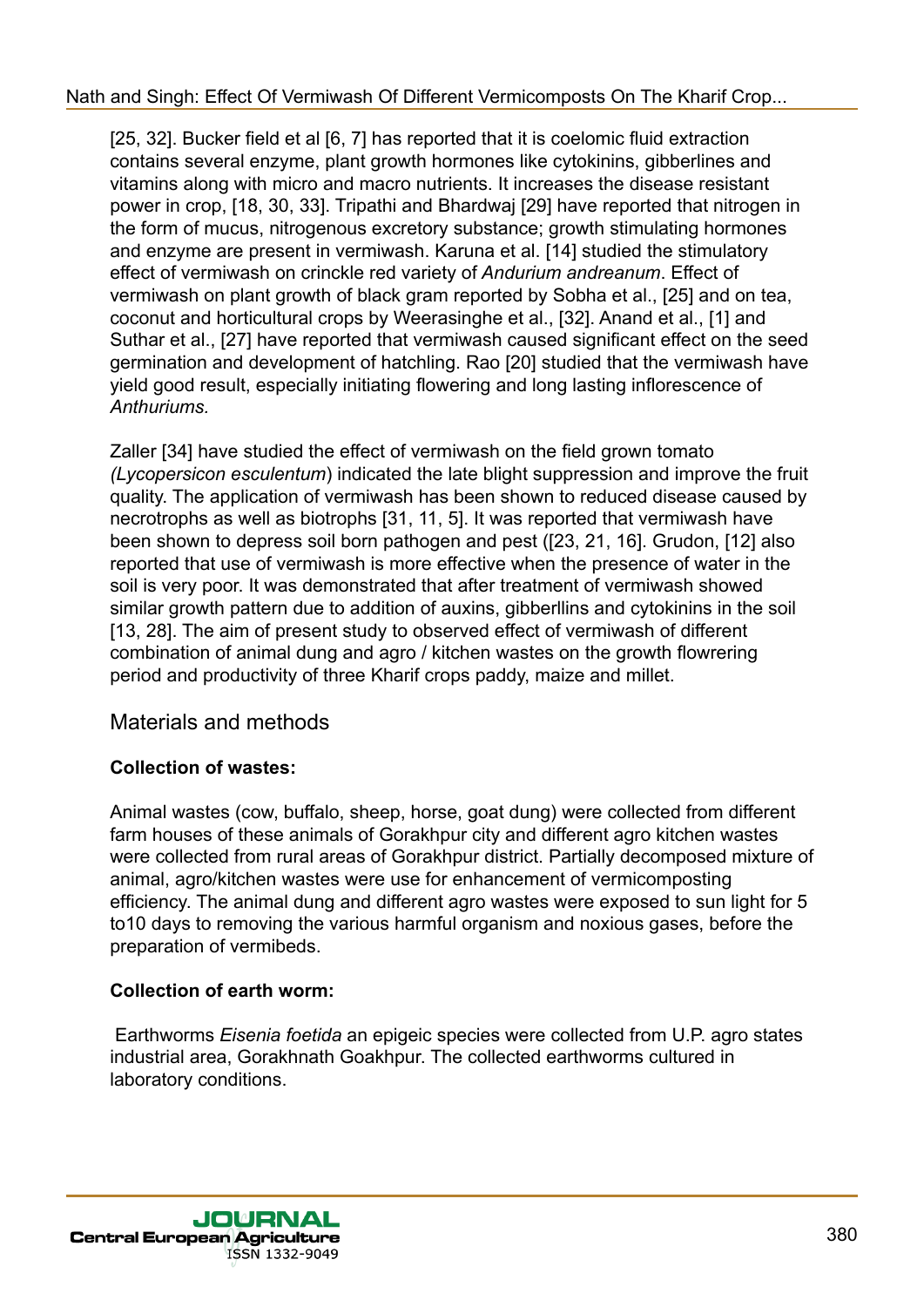#### **Experimental setup for vermicomposting:**

 Vermicomposting was conducted on cemented earth surface. There are 35 vermibeds were formed by combination of different animal, agro/ kitchen wastes in 1:1 ratio. The size of each vermibed is 3m ×1m × 9cm. After formation of vermibeds moisten it and inoculated 2kg of cultured *Eisenia foetida* in each bed. The beds were covered the bed by useless jute pockets and moist the bed daily up to 40 to 50 days for maintaining the moisture content. The weds were manually turned over at each week interval up to 3 weeks. After 45 to 50 days granular tea like vermicompost appear on the upper surface of beds. These vermicomposts were used for extraction of vermiwash.

### **Extraction of vermiwash:**

 Vermiwash extracted from vermiwash collecting device. The apparatus made from plastic or metals drum having capacity of 2 liter and a tap at the bottom the drum filled with broken breaks, about 10cm thickened which is followed by sand layer of 2-3cm thickness, lastly filled with vermicompost with heavy population of earthworms. Simultaneously added fresh water in to drum and a container kept below the tap of drum. The watery extract of vermicompost i.e. vermiwash drained out off drum and collected, drop by drop in to the container. The colure of vermiwash ranges from yellowish to black. After 1 to 2 days the process of extraction has been completed. The different concentrations of collected vermiwash were used for foliar spray on crops.

#### **Experimental deign:**

There are 6 squires of size 1m² areas used for each concentration of different combinations of vermiwash for each crop of paddy, maize and millet. The seedlings of paddy were planted and seeds of maize and millet directly sowed in each experimental field. After 30 days fresh extracted vermiwash have sprayed over it. Three different concentrations 10, 20 and 30mg/m2 of each combinations have used for the crops of paddy maize and millet. In this way there were six squires treated with each concentration of each combination remain one is used as control. After 10 days of each treatment measured the growth and observed the flowering period in the crop of each squires and finally measured the productivity in per m² area.

#### **Statistical analysis:**

All the reported data are mean  $\pm$  SE of 6 replicates. The two way analysis of variance (ANOVA) was used to analyze the significant growth, flowering period and productivity between vermiwash of different combination of wastes and their concentration. The test performed to identify that which combination and concentration of vermiwash is significantly effective for growth and productivity of crops [21].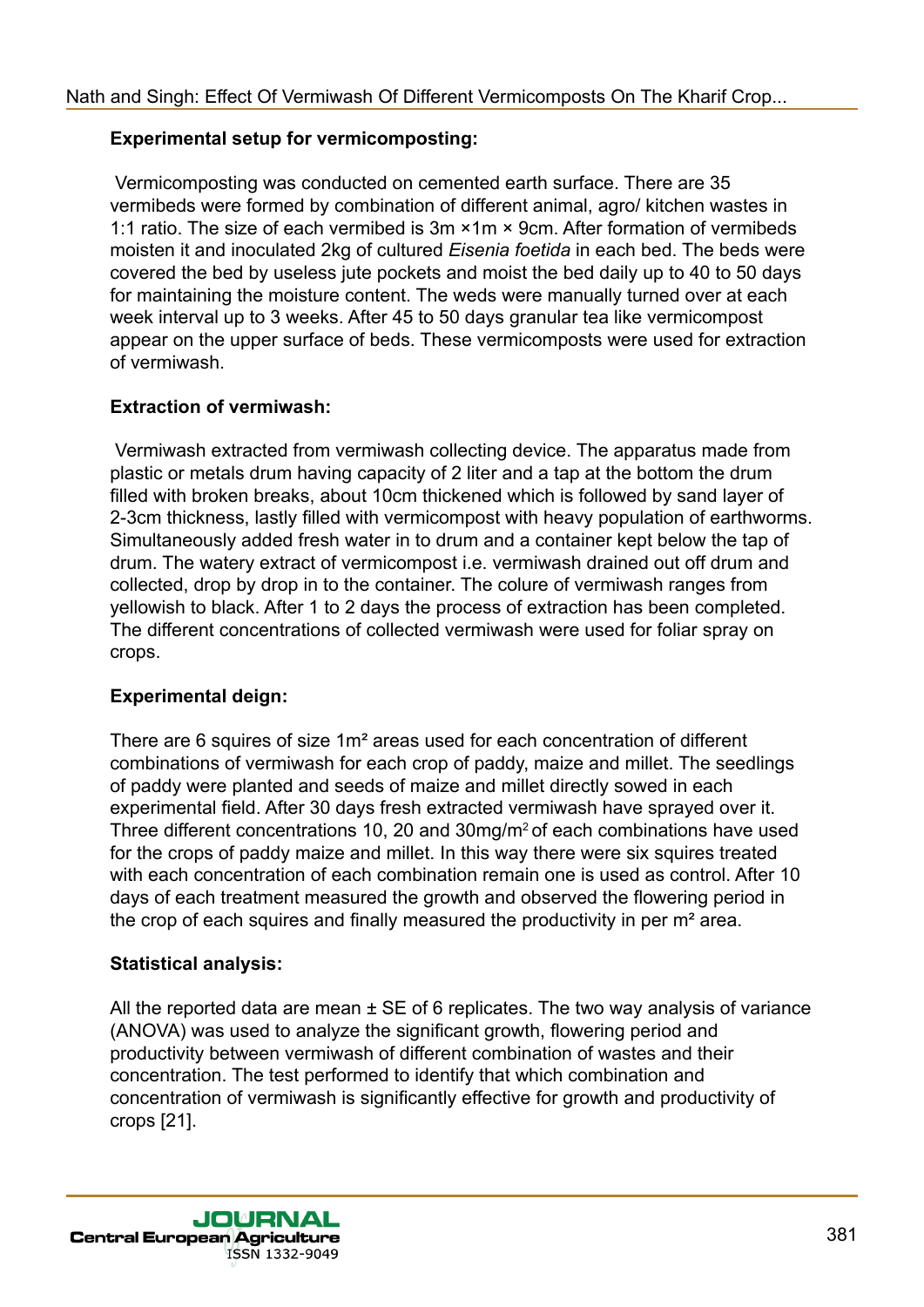# Results

There was significant time and dose dependent effect of vermiwash of animal and agro/kitchen wastes observed on the growth, flowering period and productivity of Kharif crops paddy (*Oryza sativa*), maize (*Zea mays*) and millet (*Pennisetum typhoides*). The significant growth of paddy crops (42.6±3.41 and 41.2 ± 3.5cm) observed at 10mg/m2 concentration of combination of gram bran with horse dung and buffalo dung, after first spray. The 30mg/m<sup>2</sup>concentration of these two combination shows significant value (50.4±4.2 cm and 49.2±2.4 cm) respectively. After third treatment the 30mg/m<sup>2</sup> of these two combinations shows highly significant growth viz. 91.2±3.4 and 102.6±3.2cm respectively (table-1).

 In case of maize the significant growth observed in horse dung with straw (42.4±2.7 cm) which is followed by horse dung with gram bran  $(40.4\pm3.8 \text{ cm})$  at  $10 \text{mg/m}^2$ concentration after first treatment. The combination of horse dung with straw (50.8±3.4 cm) and horse dung with gram bran (48.6±2.8 cm) shows maximum significant by the treatment of 30 mg/m<sup>2</sup> concentration. Finally after the third treatment of vermiwash on maize crop, the combination of horse dung with wheat bran shows significant growth (97.4±3.2 cm) which is followed by combination of buffalo dung with straw (97.7±4.2 cm) (table 2).

 The combination of buffalo dung with gram bran shows maximum growth (68.6±4.4 cm) after treatment of 10 mg/m2 concentration on millet crops, after first spray. The 30 mg/m2 concentration of similar combination show maximum significant growth i.e. 80.4±3.2 cm at 30 days after sowing however, at 80 days after sowing the highly significant growth observed by spray of 30 mg/m<sup>2</sup> concentration of combination of buffalo dung with straw (128.6±7.2 cm) which is followed by combination of horse dung with gram bran (125.2±7.2 cm) (table-3).

 There was significant early starting in flowering period observed after treatment of vermiwash of different concentrations and combinations of agro and kitchen wastes with animal dung. In paddy crops the lowest flowering period observed in combination of buffalo dung with wheat bran (62.3±4.6 days). The combination of horse dung with straw (63.2±2.4 days) and with wheat bran (63.8±2.6 days) were approximately similar the time of flowerination.The combination horse dung with straw shows lowest value (58.2 $\pm$  2.5 days) of flowering period at 30 mg/m<sup>2</sup> concentration. The combination of horse dung with gram bran (58.7±2.5 days) shows similarity to the combination of horse dung with straw. In maize crop, at 10 mg/ m<sup>2</sup>concentration of buffalo dung with gram bran (52.7±4.7 days) and buffalo dung with straw (52.7±5.2 days) shows significant lowest value of flowing period. The combination of horse dung with straw (53.2±2.6 days) and gram bran (53.2±2.8 days) are approximately similar but greater than former two. After treatment at 30 mg/ m<sup>2</sup> concentration have lowest values of flowerination in combination buffalo dung with straw (48.0±5.2 days). The combination of horse dung with gram bran (48.4±4.2 days) and buffalo with gram bran (48.7±6.2 days) are approximately similar but comparatively higher than buffalo dung with straw. At 10mg/m2 concentration the combination of horse dung with gram bran shows lowest value of flowing time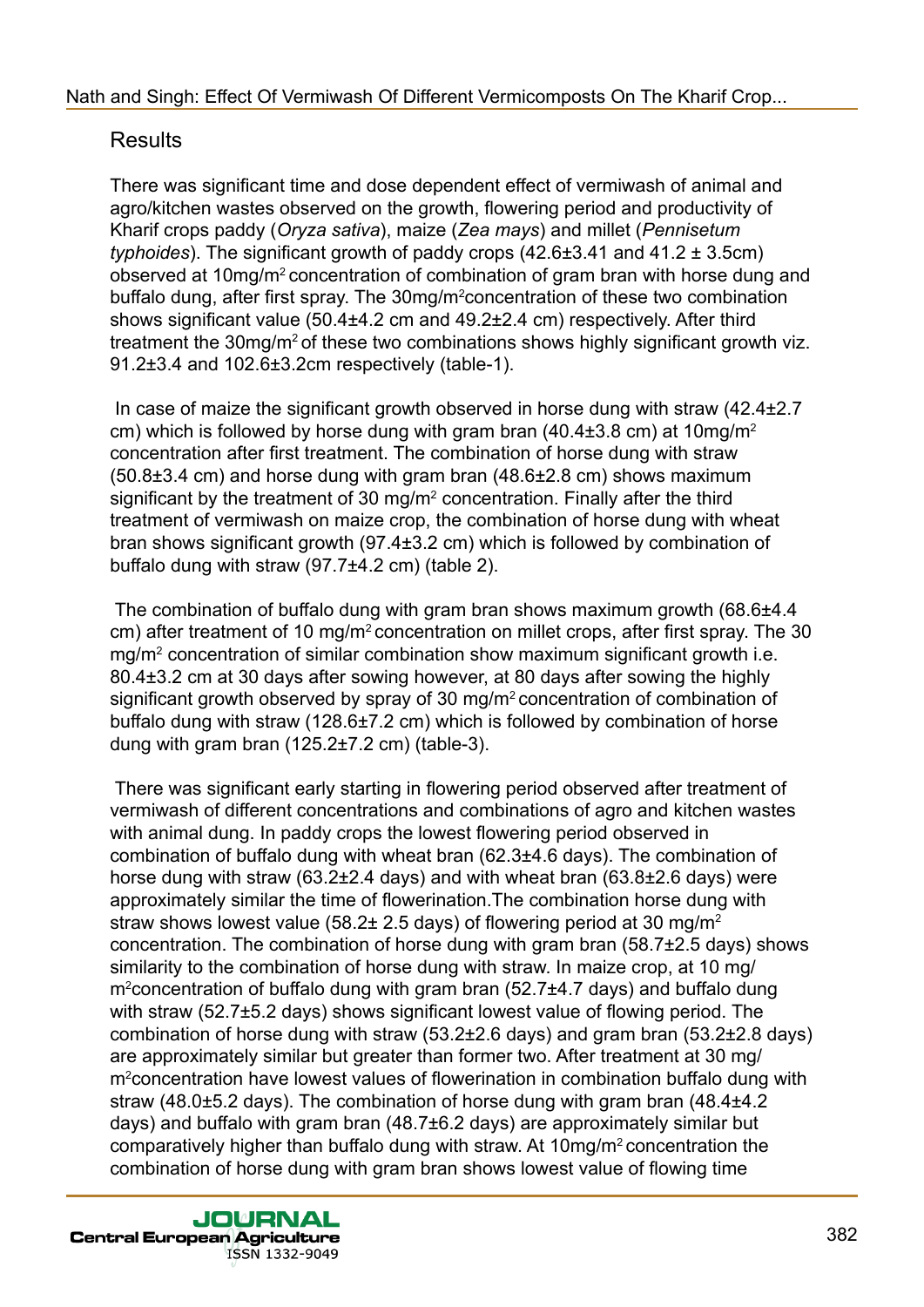(96.2±4.7 days) and combination of horse dung with straw shows approximately similar flowing period then those of horse dung with gram bran (96.8±3.2 days). At 30mg/m<sup>2</sup>concentration these low combination shows minimum time of flowering period that is (93.4±3.2 days) and (93.3±4.2 days) respectively (table 4).

There was significant dose dependent productivity observed after the treatment of vermiwash of different combination of animal agro kitchen wastes. The significant productivity was observed at 10 mg/m2 concentration in combination of buffalo dung with (0.755±0.087 kg/m<sup>2</sup>) in paddy crops. At 30 mg/m<sup>2</sup> concentration, similar combination shows highly significant productivity that is  $(0.818\pm0.046 \text{ kg/m}^2)$  and  $(0.802\pm0.046 \text{ kg/m}^2)$  respectively in case of paddy. The significant productivity in case of Millet crop observed at 10 mg/m<sup>2</sup>concentration, in buffalo dung with straw  $(0.872 \pm 0.034 \text{ kg/m}^2)$  and horse dung with gram bran  $(0.834 \pm 0.040 \text{ kg/m}^2)$ . Used 30 mg/m<sup>2</sup>concentration of these two combination shows highly significant productivity that are (0.902 $\pm$ 0.042 kg/m<sup>2</sup>) and (0.898 $\pm$ 0.062 kg/m<sup>2</sup>) respectively. In case of maize crop the combination of buffalo dung with straw  $(0.764\pm0.042 \text{ kg/m}^2)$  and horse dung with straw (0.738 $\pm$ 0.046 kg/m<sup>2</sup>) at 10 mg/m<sup>2</sup> concentration shows significant productivity but 30 mg/m2 concentration of these two combination have highly significant productivity viz. (0.825±0.062 kg/m<sup>2</sup>) and (0.832±0.032 kg/m<sup>2</sup>) respectively (table 5).

# **Discussion**

It is evident from the results that the vermiwash of different vermicomposts have time and dose dependent significant effect on the growth, flowerination period and productivity of paddy, maize and millet crops. In a preliminary study Edwards, [9] reported in the microbial activity in vermicomposts could result in production of significant quantity of plant growth regulators such as IAA, gibberellins, cytokinins, by microorganisms. Large amount of humic acid were produced during vermicomposting and these had been reported to have positive effects on plant growth [4, 16, 19]. Vermicomposts had been shown to influence the growth and productivity of a variety of plants, cereals and legumes [8], vegetable [9, 2], Ornamental and flowering plants [9], field crops [15, 7]. Atiyeh et al. [3] have shown that vermicomposts when in bedding media had improved seed germination, enhanced the seedling growth and increased overall plant productivity. They have further shown that the greatest response from the plants could be observed only when the vermicompost was used at 10-40 % of the volume of plant growth medium. Parthasarathi and Rangnathan, [17] have reported that supplementation of N.P.K. with pressmud vermicast had enhanced the growth and yield in black gram (*Vigna mungo*) and groundnut (*Arachis hypogaea*). Vermicompost had enhanced the germination rate in seeds [10, 24]. Atiyeh et al. [4] reported that increases in the rate of germination, growth and yield of tomato plants. Subler et al. [22] demonstrated that improvement in the germination and growth of petunias, merigold, bachelor buttons, poinsettias, bell peppers and tomatoes in response to vermicompost substitution in to bedding plant container media.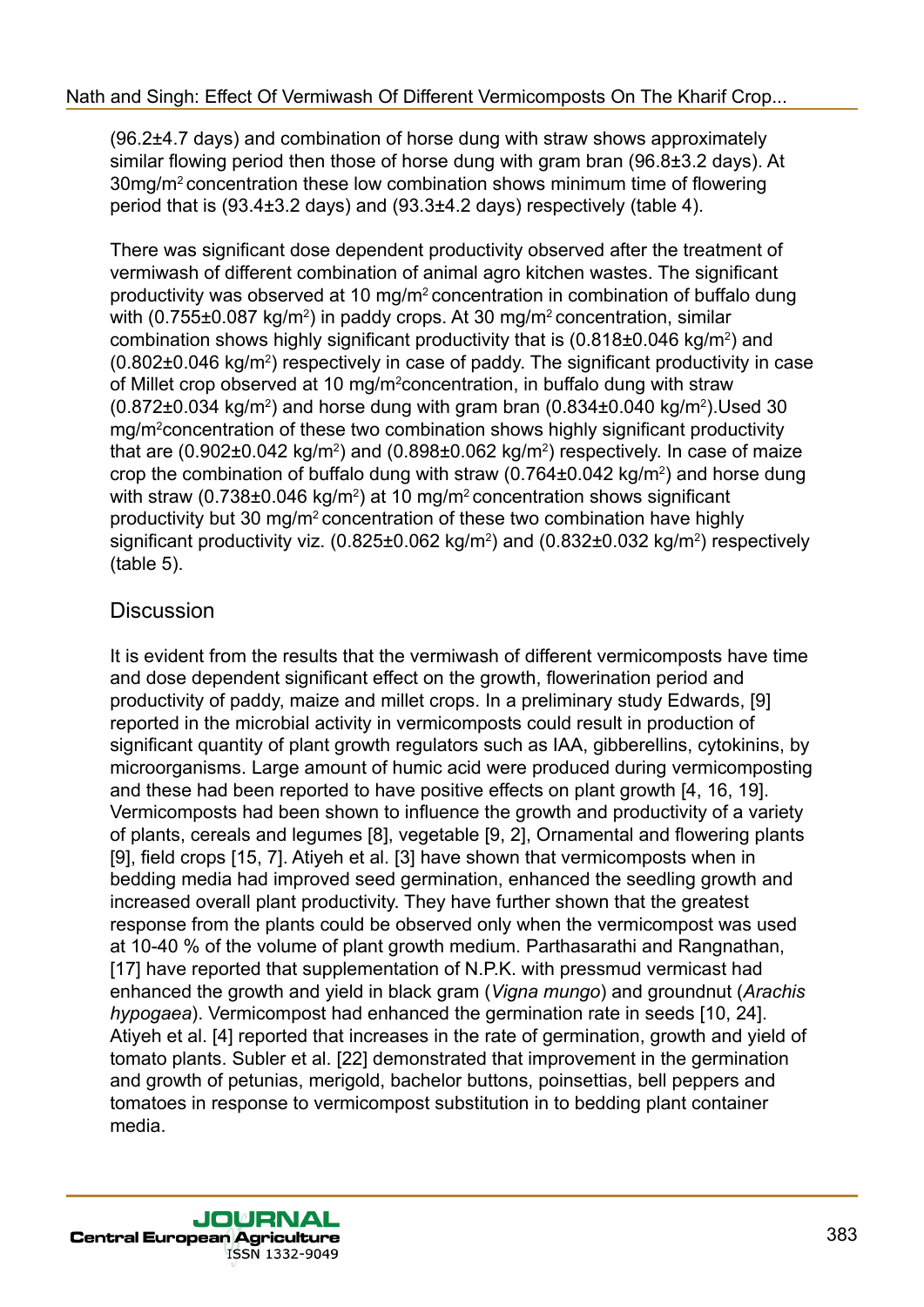### **Conclusion**

 From present study, it is clear that vermiwash of different combination of animal, agro and kitchen waste is one of the useful bioproduct for foliar spray on the crops of paddy, maize and millet, which give significant increase in the growth and productivity and early flowering.

### References

- [1] Anand J.A., Wilson M.D.P., Kale R.D., Effect of vermiwash on seed germination and seedling growth. J. Soil Biol. Ecol. (1995) 15: 90-95.
- [2] Atiyeh R.M., Subler S., Edwards C.A., Metzger J.D., Growth of tomato plant in horticulture potting media with vermicompost. Pedobiologia (1999) 43:1-5.
- [3] Atiyeh R.M., Arnacon N.Q., Edwards C.A., Metzger J. D., The influenced of earthworm processed pig manure on the growth and productivity of marigolds. Bioresource Technology (2001) 81: 103- 108.
- [4] Atiyeh R.M., Arancon N.Q., Edwards C.A., Metzger J.D., The influence of humic acid derived from earthworms processed organic wastes on the plant growth. Biores. Technol. (2002) pp. 84-147.
- [5] AL-Dahmani J.H., Abbacy P.A., Miller S.A., Hoitink H.A.J., Suppression of bacterial spot of tomato with foliar sprays of compost extracts under green house and field conditions. Plant Disease (2003) 87: 913-919.
- [6] Buckerfield J.C., Flavel T., Lee K.E., Webster K.A., Vermicompost soil and liquid form as plant growth promoter. Pedobiologia (1999) 42: 753-759.
- [7] Buckerfield J.C., Webster K.A., Worm work waste boosts grape yield: prospects for vermicompost use in vineyards. Australian and New Zealand Wine Industry Journal (1998) 13:73-76.
- [8] Chan P.L.S., Griffith D.A., The vermicomposting of pretreated pigmanure. Biol. Wastes (1988) 24: 57-69.
- [9] Edwards C.A., Burrows I., The potential of earthworm composts as plant growth media. In Earthworm in Environmental and Waste Management, (eds C.A. Edwards and E.F. Neuhauser), SPB Acad. Publ., The Netherlands, (1988) pp. 211-20.
- [10] Edwards C.A. Bohlen P.J., Biology and Ecology of Earthworms  $3<sup>rd</sup>$  ed, Chapman and Hall: London (1996).
- [11] Fokkema N.J., Opportunities and problems of control of foliar pathogens with microorganisms. Pesticide Science (1993) 37: 411-416.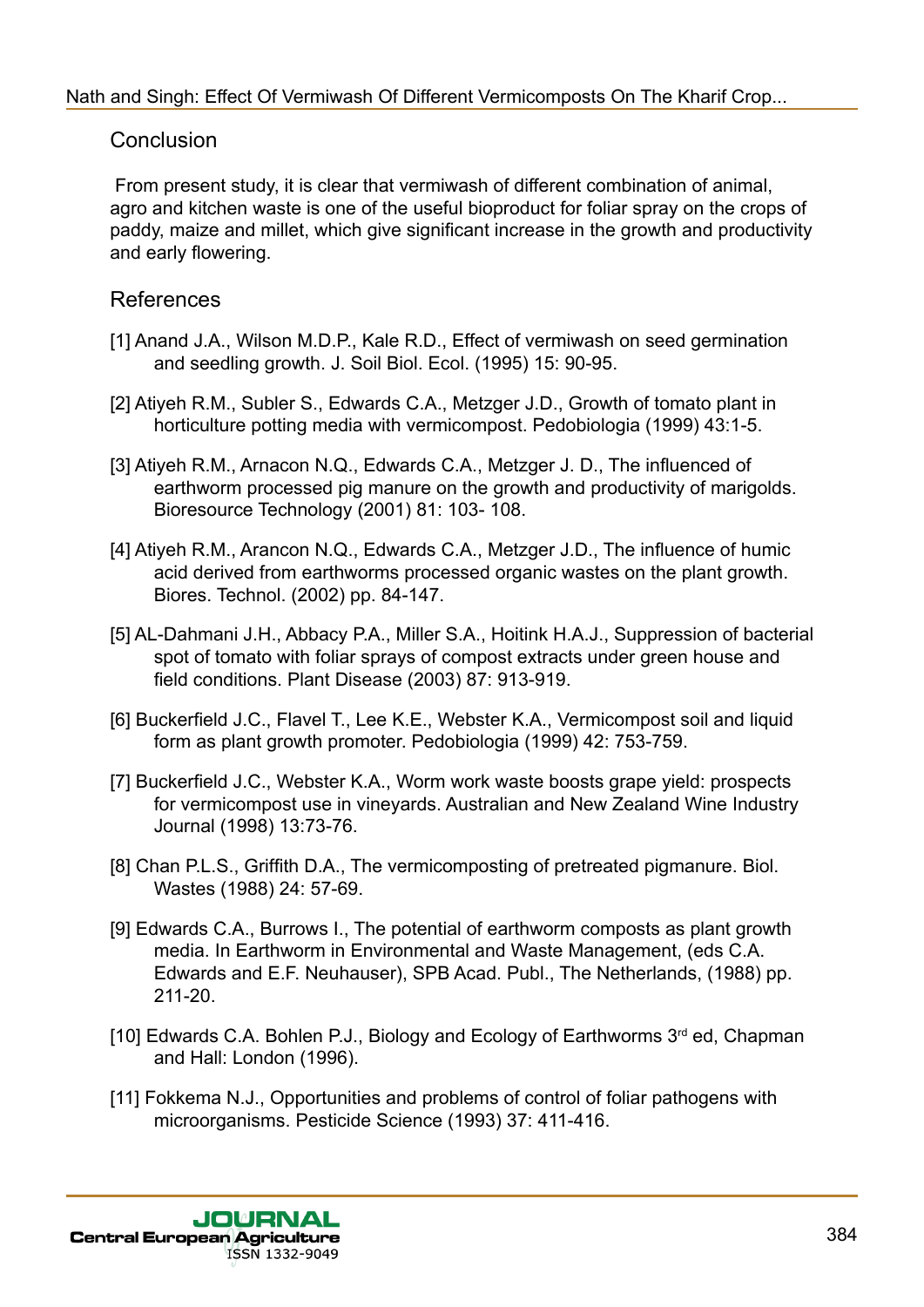- [12] Grundon N.J., Effectiveness of soil dressing and foliar spray of copper sulphate in correcting copper deficiency of wheat (*Triticum aestivum*) in Queensland. Australian Journal of Experimental Agriculture and Animal Husbandry (1980) 20: 717-723.
- [13] Grappelli A., Galli E., Tomati U., Earthworm casting effect on *Agaricus bisporus* fructification. Agrochemical (1987) 21:457-416.
- [14] Karuna K., Patil C.R., Narayanswamy P., Kale R.D., Stimulatory effect of earthworm body fluid (vermiwash) on crinkle red variety of *Anthurium andreanum* Linn. Crop Res. (1999) 17(2): 253-257.
- [15] Mba C.C., Treated-cassaca peel vermicomposts enhanced earthworm activities and Cowpea growth in field plots. Resources, conservation and Recycling (1996) 17: 219-226.
- [16] Manivannan S., Standardization and nutrient analysis of vermicomposting sugarcane wastes, pressmud-trash-bagasse by *Lampito mauriti* (Kingberg) and *Perionyx exacavatus* (perrier) and crop productivity. Ph. D. Thesis, Annamalai University, India (2004).
- [17] Parthasarthi K. Ranganathan L.S., Aging effects on enzyme activities in pressmud vermicasts of *Lampito mauritii* (King berg) and *Eudrilus eugeniae* (Kingberg) Biology and Fertility of Soil (2000) 30(4):347-350.
- [18] Pathak R.K. Ram R.A., Manual on Jaiviki Krishi, Lucknow-227107, *Central Institute for Subtropical Horticulture, Rehmankhera* (2004) 24: 31-32.
- [19] Ramamoorthy P., Standardization and nutrient analysis of vermicomposting of sugarcane wastes, pressmud trash-bagasse by *Eudrilus eugeniae* (King berg) and *Eisenia foetida* (Savigny) and the effect of vermicompost on soil fertility and crop productivity. Ph.D. Thesis Annamali University (2004).
- [20] Rao B., Chandra C., Vermicomposting, Mtsore: IEC CELL-KUDCEMP (2005)*.*
- [21] Sokal R.R., Rohlf F.J., Introduction to Biostatistics, San Fransisco: W.H. Freeman and Co. (1973).
- [22] Subler S.C., Edwards C.A., Metzger J., Comparing vermicomposts and composts. Biocycle (1998) July pp.63-66.
- [23] Szczech M., Rondomanski W., Brzeski M.W., Smolinska U., Kotowski J.F., Suppressive effect of commercial earthworm compost on some root infecting pathogens of cabbage and tomato. Biological Agriculture and Horticulture (1993) 10: 47-52.
- [24] Sevugaperumal R., Jainsankar K. Jayraj K., Comparative analysis of the effect of vermicompost and Azosirillum on Sorghum (*Sorghun vulgar* Linn.). ANJAC Journal (1998) 15:18-21.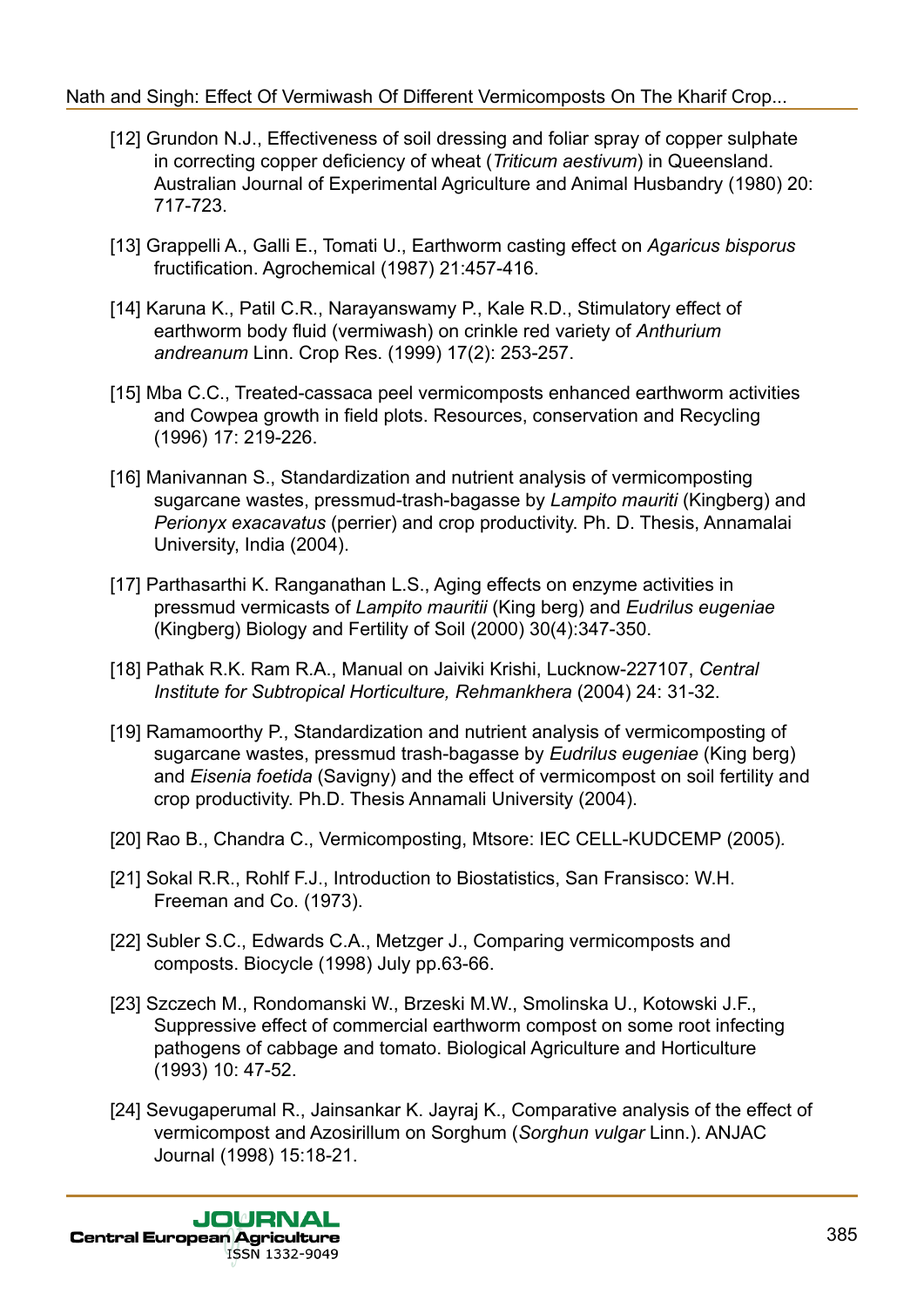- [25] Sobha R., Ganesh P., Mohan M., Saleem S.S., Vijay Laxmi G.S., Effect of vermiwash on the growth of black gram (*Vigna mungo*) (2003) 30 (1): 77-79.
- [26] Singh V., Pande P.C., Jain D.K., A Text book of Botany Angiosperm, Rastogi Publication, Meerut. (2005) pp. 33-34.
- [27] Suthar S., Choyal R.R., Singh S., Sudesh., Stimulatory effect of earthworm body fluid on seed germination and seedlings growth of two legumes. J. Phytol. Res*.* (2005) 1(2): 219-222.
- [28] Tomati U., Gallii E., Earthworms soil fertility and plant productivity. Acta. Zoologica Fennica. (1995) 196:11-14.
- [29] Tripathi G., Bharadwaj P., Comparative studies on biomass production, life cycles and composting effiency of *Eisenia foetida* (Savigny) and *Lampito mauritii* (Kingberg). Biores. Technol. (2004) 92: 275-278.
- [30] Umamaheswari S., Viveka S. Vijaylakshmi G.S., Indigenous vermiwash collecting device. The Hindu, Jul. (2003) 17:1-2.
- [31] Waltizien, H.C., Some effects of composted organic materials on plant health. *Agriculture Ecosystem and* Environment (1989) 27: 439-446.
- [32] Weerasinghe K.L.K., Mohotti K.M., Herath C.N., Sanarajeewa A., Liyangunawardena V., Hitinayake H.M.G.S.B., Biological and chemical properties of "Vermiwash" A natural plant growth supplement for tea, coconut and horticulture crops, Sri Lanka: 12 September Forestry and Environment Symposium, University of Jayewardenepura (2006).
- [33] Yadav A.K., Kumar K., Singh S., Sharma M., Vermiwash-A liquid biofertilizer, Uttar Pradesh J. of Zoology (2005) 25(1): 97-99.
- [34] Zaller G.J., Foliar Spraying of Vermicompost Extracts: Effect on Fruit Quality and Indication of Late Blight Suppression of Field-Grown Tomatoes. Biological Agriculture and Horticulture (2006) pp. 24 :165 -180.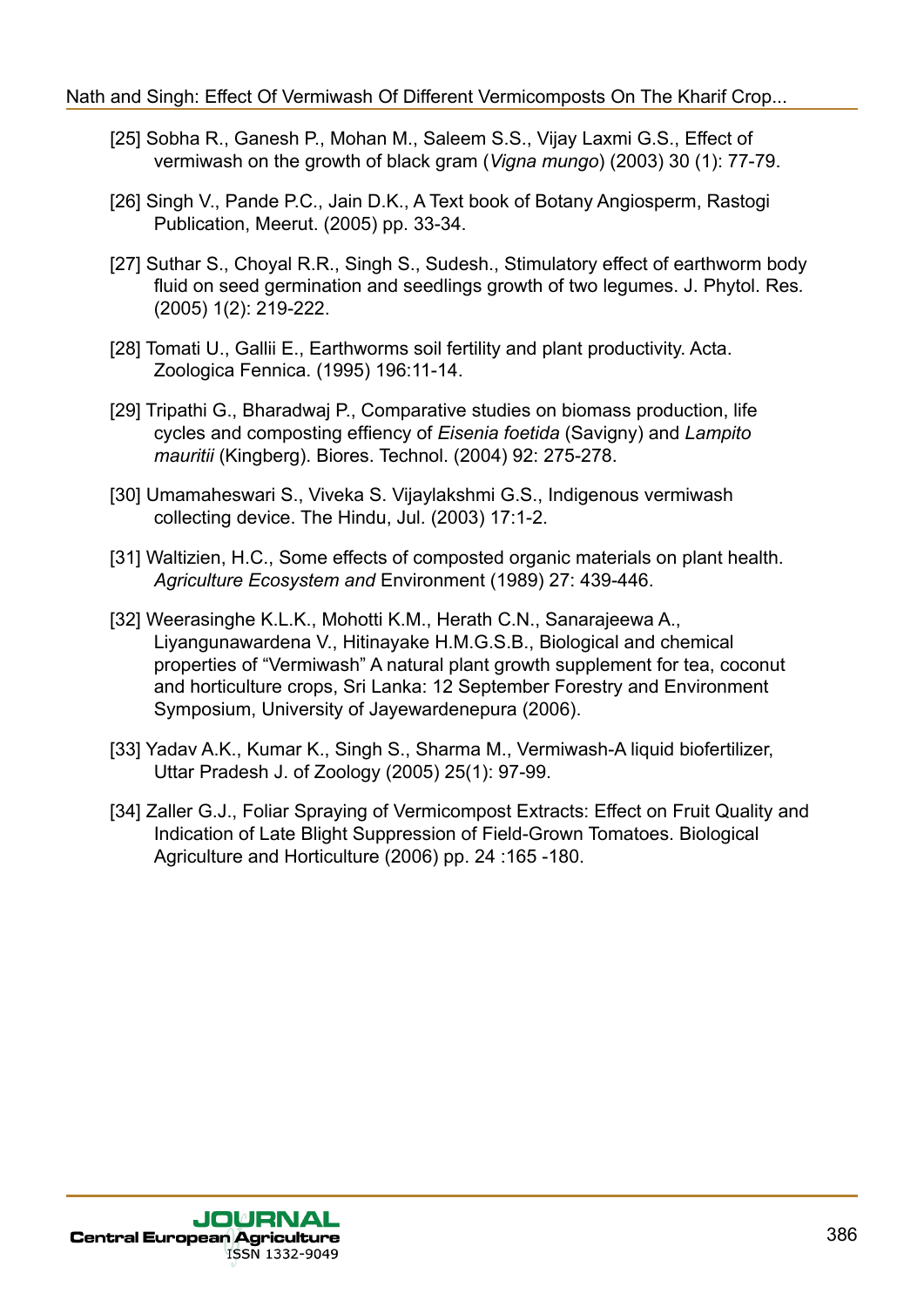|                              | Days after sowing                |                |                                |                 |                |                |                                   |                            |                |
|------------------------------|----------------------------------|----------------|--------------------------------|-----------------|----------------|----------------|-----------------------------------|----------------------------|----------------|
| Vermiwash                    | 45                               |                |                                | 60              |                |                | 75                                |                            |                |
|                              | Concentration (mg/m2)            |                |                                |                 |                |                |                                   |                            |                |
|                              | 10                               | 20             | 30                             | 10              | 20             | 30             | 10                                | 20                         | 30             |
| Control                      | $20.5 \pm 2.4$                   | $20.5 \pm 2.4$ | $20.5 \pm 2.4$                 | 38.6±4.7        | 38.6±4.7       | 38.6±4.7       | $56.5 \pm 4.2$                    | $56.5 \pm 4.2$             | $56.5 \pm 4.2$ |
| Cow                          |                                  |                |                                |                 |                |                |                                   |                            |                |
| Dung                         | $28.4 \pm 2.6$<br>$13.2 \pm 1.9$ | $31.6 \pm 2.4$ | $36.2 \pm 3.2$                 | #48.2±4.2       | $52.5 \pm 3.7$ | $57.2 \pm 3.2$ | #66.5±3.7                         | $71.2 \pm 3.7$             | 78.4±5.4       |
| Dung + Gram<br><b>Bran</b>   | $*38.7 \pm 3.4$                  | $41.4 \pm 2.7$ | $46.2 \pm 2.4$<br>$20.6 + 0.6$ | $*59.6 \pm 3.6$ | 64.6±4.7       | $70.4 \pm 3.4$ | $*78.6{\pm}4.5$<br>$21.0 \pm .04$ | 83.6±2.6<br>$26.8 \pm 1.4$ | 89.6±4.2       |
| Dung + Straw                 | $37.4 \pm 4.2$                   | $40.5 \pm 2.4$ | $45.2 \pm 2.7$                 | $58.2 \pm 3.7$  | $63.4 \pm 3.8$ | 69.7±4.0       | 76.4±3.4                          | $81.2 \pm 2.7$             | $87.4 \pm 3.2$ |
| Dung + Wheat<br><b>Bran</b>  | $34.2 \pm 3.6$                   | $37.8 \pm 2.6$ | $43.0 \pm 2.5$                 | $53.4 \pm 6.2$  | $58.2 \pm 6.2$ | $64.2 \pm 3.6$ | 70.8±4.4                          | $75.3 \pm 3.7$             | $83.2{\pm}4.6$ |
| Dung + Rice<br><b>Bran</b>   | $31.4 \pm 3.7$                   | $34.2 \pm 3.2$ | $39.0 + 3.5$                   | $51.2 \pm 2.4$  | $56.2 \pm 2.8$ | $62.2 \pm 2.4$ | 68.2±3.2                          | 73.6±4.7                   | 79.2±2.6       |
| Dung<br>+Vegetable<br>wastes | $30.2 \pm 3.2$                   | $33.0 \pm 2.7$ | $38.2 \pm 2.7$                 | $50.8 \pm 3.2$  | $56.0 \pm 2.7$ | $62.4 \pm 3.4$ | 68.8±4.3                          | 73.6±5.3                   | $79.4 \pm 2.6$ |
| Dung + Barley<br><b>Bran</b> | $30.2 \pm 3.0$                   | $33.2 \pm 1.4$ | $38.4 \pm 3.6$                 | $50.2 + 4.6$    | $55.4 \pm 2.8$ | $61.5 \pm 2.4$ | $67.5 \pm 3.2$                    | $72.2 \pm 2.8$             | 78.7±6.2       |
| <b>Buffalo</b>               |                                  |                |                                |                 |                |                |                                   |                            |                |
| Dung                         | #30.4±4.5                        | $35.4 \pm 3.7$ | $40.8 + 4.8$                   | #50.6±4.7       | $56.0 \pm 2.0$ | $62.2 \pm 3.8$ | #68.2±2.8                         | 73.4±3.8                   | 79.2±6.5       |
| Dung + Gram<br><b>Bran</b>   | $*41.2 \pm 3.5$                  | $44.5 \pm 4.3$ | $49.2 \pm 2.4$                 | $*65.6 \pm 2.6$ | $71.2 \pm 2.6$ | $77.3 + 4.2$   | $*83.4 \pm 6.2$                   | $88.8 \pm 2.6$             | $94.2 + 4.2$   |
| Dung + Straw                 | $38.2{\pm}4.6$                   | $41.3 \pm 3.2$ | $45.8 \pm 3.7$                 | $70.2 \pm 2.5$  | $76.2 \pm 3.2$ | $82.6 + 4.6$   | $89.2 \pm 4.7$                    | $94.6 \pm 2.5$             | 102.6±3.2      |

Table-1. Effect of different concentration of vermiwash of different vermicomposts of different combinations of animal, agro and kitchen wastes on the growth (in cm) of paddy (Oryza sativa)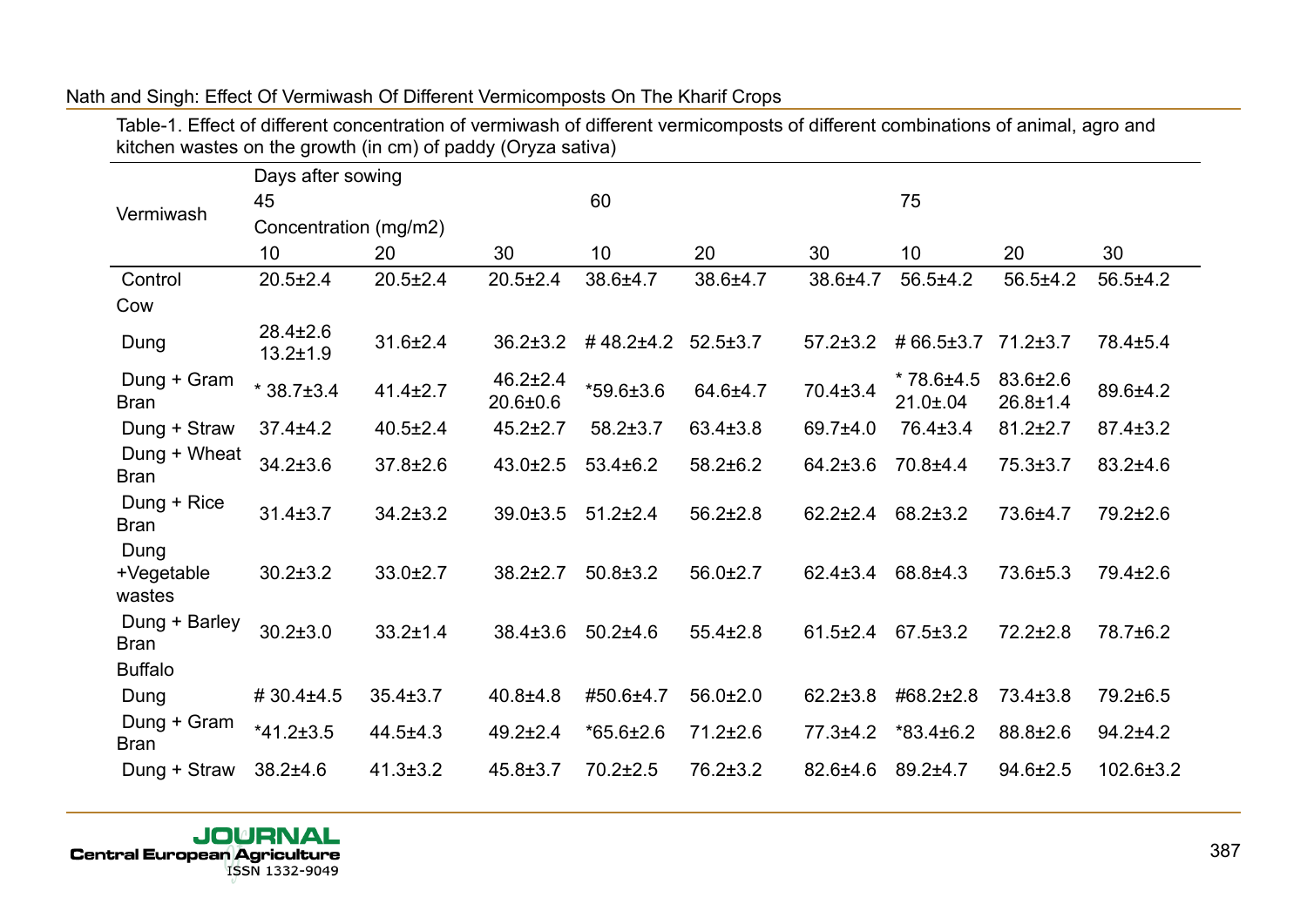| Dung + Wheat<br><b>Bran</b>          | $35.4 \pm 3.2$  | 38.7±2.2       | $43.2 + 4.2$   | $56.2 \pm 2.3$  | $61.3 \pm 3.2$ | $67.8 \pm 3.4$ $74.2 \pm 3.8$ |                 | 79.4±5.5       | $85.8 \pm 4.5$ |
|--------------------------------------|-----------------|----------------|----------------|-----------------|----------------|-------------------------------|-----------------|----------------|----------------|
| Dung + Rice<br><b>Bran</b>           | 35.8±4.6        | $39.2 \pm 3.2$ | $44.3 + 4.2$   | $56.4 \pm 3.2$  | $61.4 \pm 3.8$ | $68.2 \pm 3.8$                | 74.2±4.2        | 79.3±6.2       | 85.6±3.2       |
| Dung<br>+Vegetable<br>wastes         | $33.7 \pm 3.2$  | $38.2 \pm 2.7$ | $43.2 \pm 3.2$ | 54.6±4.7        | $60.2{\pm}2.6$ | 66.2±4.7                      | $62.4 \pm 3.7$  | 67.6±5.7       | $73.2 \pm 2.6$ |
| Dung + Barley<br><b>Bran</b><br>Goat | $32.2 \pm 3.7$  | $35.2 \pm 2.6$ | $39.4 \pm 2.5$ | $51.4 \pm 6.2$  | $56.8 \pm 3.7$ | $62.8 + 5.5$                  | $69.2 \pm 3.5$  | 74.8±3.8       | $80.8 \pm 3.2$ |
| Dung                                 | #24.6±4.6       | $28.5 \pm 2.4$ | 33.6±1.6       | #44.8±2.8       | $50.8 \pm 2.2$ | 56.4±5.6                      | #62.4±6.2       | 67.8±5.6       | 74.2±4.2       |
| Dung + Gram<br><b>Bran</b>           | $*30.6 \pm 3.2$ | $34.2 \pm 3.2$ | 39.0±2.5       | $*50.2 \pm 4.7$ | $55.6 \pm 3.6$ | $62.0 \pm 2.4$                | $*68.0 \pm 4.7$ | $73.5 + 5.2$   | 79.2±2.7       |
| Dung + Straw                         | $30.2 + 4.2$    | $33.4 \pm 2.0$ | $38.2 \pm 3.2$ | $49.2 \pm 3.2$  | 54.6±2.7       | $61.2 \pm 3.4$                | $67.4 \pm 3.2$  | 72.8±4.2       | 79.0±2.5       |
| Dung + Wheat<br><b>Bran</b>          | $28.2 \pm 3.2$  | $31.4 \pm 2.1$ | $36.2 \pm 2.7$ | $48.4 \pm 3.6$  | $53.0 \pm 3.0$ | 59.8±4.2                      | $67.2 \pm 2.5$  | 72.6±5.2       | 78.8±2.7       |
| Dung + Rice<br><b>Bran</b>           | $27.5 + 4.2$    | $30.2{\pm}2.2$ | $35.2 \pm 3.2$ | $46.8 \pm 2.1$  | $51.8 + 4.2$   | $57.6 \pm 3.7$                | $63.8 \pm 3.5$  | 69.4±6.2       | 75.8±6.2       |
| Dung<br>+Vegetable<br>wastes         | $26.2 \pm 3.2$  | $29.4 \pm 3.2$ | $34.6 \pm 2.4$ | $45.2 \pm 3.7$  | $49.4 \pm 3.4$ | $55.4+4.2$                    | $61.2 \pm 2.7$  | $67.5 \pm 5.6$ | $73.4 \pm 3.2$ |
| Dung + Barley<br><b>Bran</b>         | $25.2 \pm 2.7$  | $28.7 + 4.2$   | $34.0 \pm 2.5$ | $45.0 \pm 2.5$  | $49.0 + 4.2$   | $54.8 \pm 2.5$                | $61.0 \pm 2.8$  | $67.2 + 4.2$   | 73.6±4.4       |
| Sheep                                |                 |                |                |                 |                |                               |                 |                |                |
| Dung                                 | #26.7±2.8       | $30.4 \pm 2.5$ | 34.6±4.2       | #45.4±3.2       | $49.8 \pm 3.2$ | $56.2 \pm 3.2$                | #62.8±3.2       | 68.3±2.5       | 74.8±2.4       |
| Dung + Gram<br><b>Bran</b>           | $*34.6 \pm 3.2$ | 39.0±2.4       | 44.8±2.8       | $*55.2 \pm 4.7$ | $60.8 + 5.5$   | $67.3 \pm 5.4$                | $*73.2 \pm 2.4$ | 78.8±4.6       | $85.2 + 4.2$   |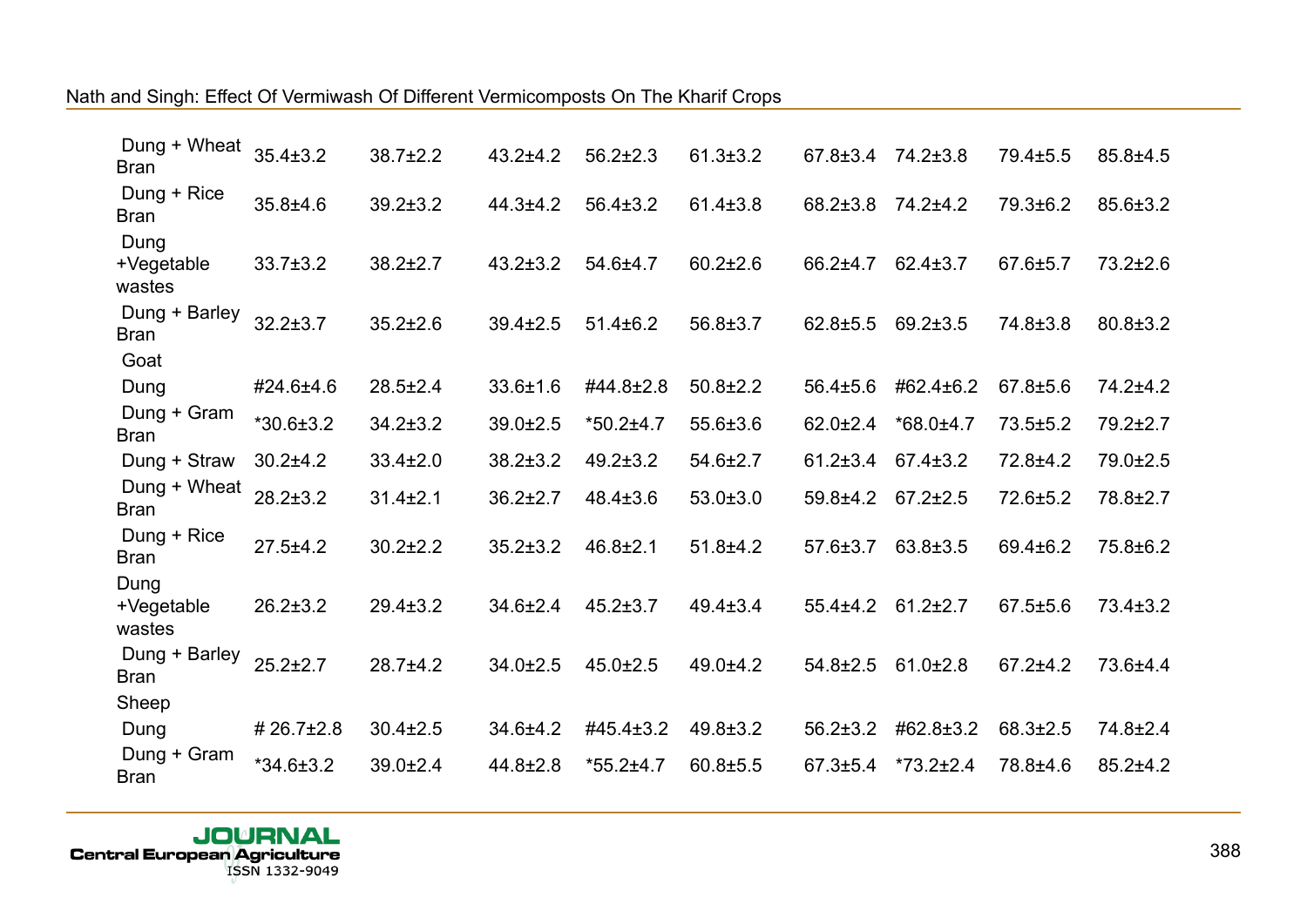| Dung + Straw                 | $34.0 \pm 2.0$  | $37.8 \pm 2.7$ | $43.0 \pm 3.4$ | $55.3 \pm 3.2$  | $61.2 \pm 6.2$ | 66.4±3.4       | $72.4 \pm 3.4$  | 68.8±3.8       | $75.2 \pm 3.7$ |
|------------------------------|-----------------|----------------|----------------|-----------------|----------------|----------------|-----------------|----------------|----------------|
| Dung + Wheat<br><b>Bran</b>  | $31.2 \pm 2.6$  | $34.6 \pm 3.2$ | $39.2 \pm 3.7$ | $52.0 + 4.2$    | $57.2 \pm 2.3$ | $63.4 \pm 2.8$ | $69.8 \pm 2.7$  | $75.2 \pm 3.2$ | $81.5 \pm 4.7$ |
| Dung + Rice<br><b>Bran</b>   | $30.4 \pm 3.4$  | $33.7 \pm 2.4$ | $38.4 \pm 2.4$ | $50.2 \pm 3.2$  | $55.8 \pm 3.2$ | $62.6 \pm 2.2$ | $68.4 \pm 2.0$  | 76.3±4.2       | $82.4 \pm 3.2$ |
| Dung<br>+Vegetable<br>wastes | $28.4 \pm 2.8$  | $32.0 + 4.6$   | $37.8 \pm 2.6$ | $48.6 \pm 2.4$  | $52.6 + 4.2$   | $57.2 \pm 3.2$ | $63.8 + 4.6$    | $68.2{\pm}4.3$ | 73.6±3.6       |
| Dung + Barley<br><b>Bran</b> | $27.2 \pm 3.2$  | $30.8 \pm 3.2$ | $35.6 \pm 2.5$ | $47.5 \pm 3.2$  | $51.2 \pm 3.2$ | $56.4 \pm 3.2$ | $62.2 \pm 3.2$  | $67.4 \pm 3.2$ | $72.8 \pm 3.8$ |
| Horse                        |                 |                |                |                 |                |                |                 |                |                |
| Dung                         | #32.4±2.3       | $36.8 \pm 2.8$ | $41.2 \pm 3.2$ | #53.6±4.2       | $57.6 + 4.6$   | $63.2 \pm 2.8$ | #64.4±3.2       | 74.8±2.6       | $80.6 + 4.6$   |
| Dung + Gram<br><b>Bran</b>   | $*42.6 \pm 3.4$ | $47.0 \pm 3.2$ | $50.4 + 4.2$   | $*63.2 \pm 2.8$ | $68.2 \pm 2.4$ | 73.6±3.8       | $*80.2 \pm 4.2$ | $85.2 \pm 3.8$ | $91.2 \pm 3.4$ |
| Dung + Straw                 | $35.2 \pm 3.7$  | $38.6 \pm 3.2$ | $41.2 \pm 3.6$ | $56.2 \pm 2.4$  | 61.0±4.2       | $66.2 \pm 2.5$ | $72.4 \pm 4.8$  | 78.2±5.5       | 84.7±4.6       |
| Dung + Wheat<br><b>Bran</b>  | $34.3 \pm 2.4$  | $37.5 \pm 2.1$ | $40.5 \pm 3.1$ | $54.6 \pm 2.4$  | $59.9 \pm 2.8$ | 64.6±2.7       | $69.2 \pm 3.5$  | $75.3 \pm 2.1$ | $81.2 \pm 3.3$ |
| Dung + Rice<br><b>Bran</b>   | $35.7 \pm 3.7$  | $39.2 \pm 4.2$ | $42.6 \pm 3.2$ | $57.0 \pm 2.2$  | $62.2 \pm 3.2$ | 68.2±3.7       | 74.4±3.2        | 79.8±5.6       | 85.8±3.2       |
| Dung<br>+Vegetable<br>wastes | $36.4 \pm 4.2$  | $39.6 \pm 3.2$ | $43.4 \pm 4.3$ | $60.7 \pm 2.4$  | $65.2 \pm 2.4$ | $70.4 \pm 3.8$ | 77.2±2.8        | $82.3 \pm 3.2$ | 87.8±4.6       |
| Dung + Barley<br><b>Bran</b> | 33.8±3.4        | $36.4 \pm 4.6$ | $42.8 \pm 3.2$ | $57.2 \pm 3.8$  | $62.6 \pm 4.2$ | $69.0 \pm 2.7$ | 74.8±2.6        | $81.2 \pm 3.2$ | $88.5 \pm 2.1$ |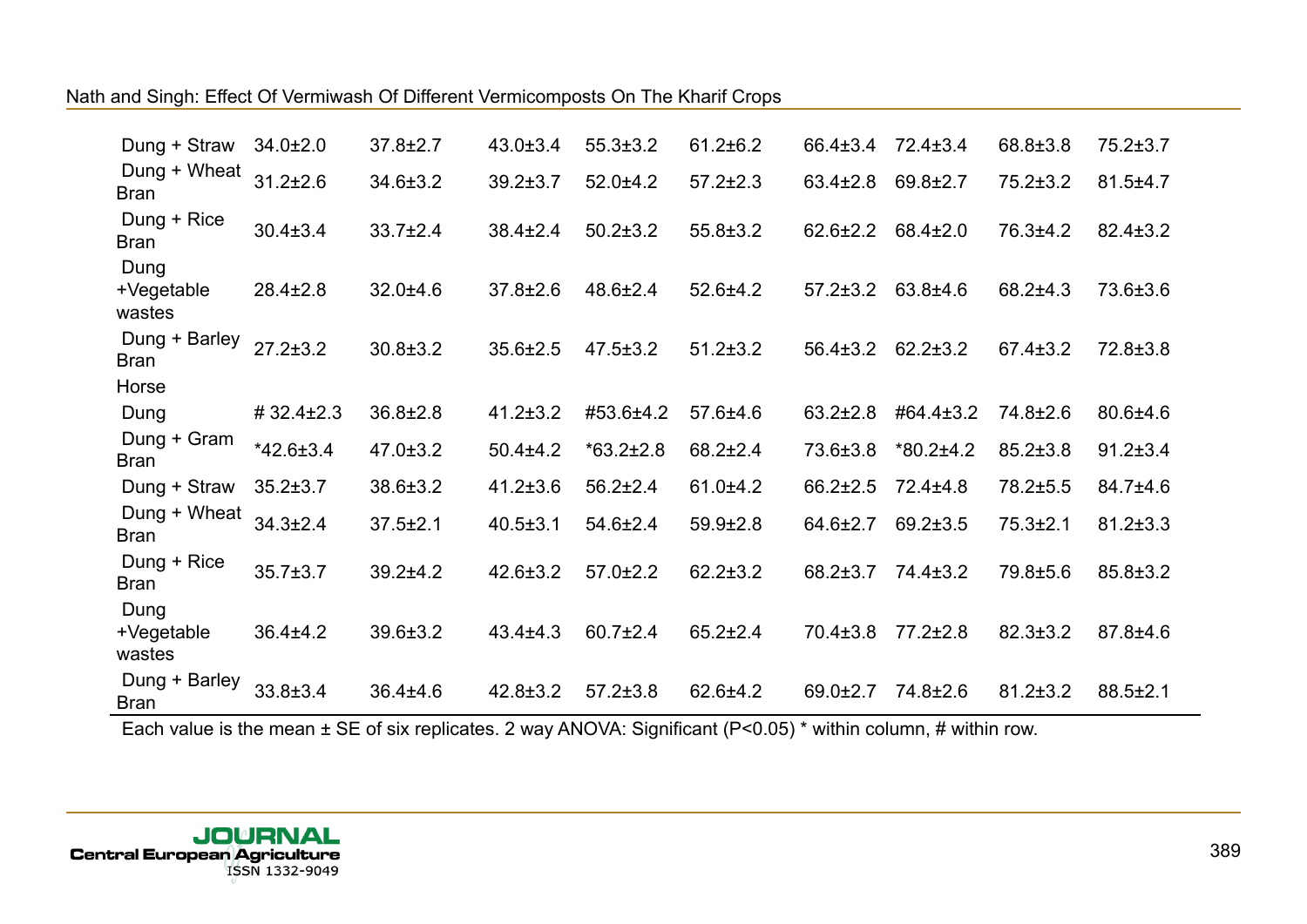Table -2. Effect of different concentration of vermiwash of different vermicomposts of different combinations of animal, agro and kitchen wastes on the growth (in cm) of Maize (Zea mays)

|                              | Days after sowing     |                |                |                 |                |                |                    |                |                |
|------------------------------|-----------------------|----------------|----------------|-----------------|----------------|----------------|--------------------|----------------|----------------|
| Vermiwash                    | 30                    |                |                | 40              |                |                | 50                 |                |                |
|                              | Concentration (mg/m2) |                |                |                 |                |                |                    |                |                |
|                              | 10 <sup>1</sup>       | 20             | 30             | 10              | 20             | 30             | 10                 | 20             | 30             |
| Control                      | $22.6 \pm 2.5$        | $22.6 \pm 2.5$ | $22.6 \pm 2.5$ | $37.4 \pm 3.2$  | $37.4 \pm 3.2$ | $37.4 \pm 3.2$ | 56.8±4.2           | 56.8±4.2       | 56.8±4.2       |
| Cow                          |                       |                |                |                 |                |                |                    |                |                |
| Dung                         | #28.6±4.2             | $31.4 \pm 3.7$ | $34.7 \pm 2.6$ | #45.2±4.6       | $50.6 + 4.2$   | $56.2 \pm 4.2$ | #66.2±2.4          | 68.2±3.6       | 77.8±4.3       |
| Dung + Gram<br><b>Bran</b>   | $*36.2 \pm 3.7$       | $40.2 \pm 3.6$ | $44.6 \pm 2.8$ | $*56.4 \pm 2.7$ | $61.6 \pm 5.2$ | 68.8±3.8       | $*76.4 \pm 4.2$    | $81.4 \pm 4.2$ | 87.6±3.4       |
| Dung + Straw                 | $34.4 \pm 4.8$        | $42.6 \pm 6.4$ | $46.2 + 4.2$   | $57.2 \pm 3.6$  | $65.2 \pm 3.6$ | 72.6±3.0       | 78.2±3.6           | $84.5 \pm 3.8$ | $92.8 + 4.2$   |
| Dung + Wheat<br><b>Bran</b>  | $35.2 \pm 3.6$        | 38.8±3.7       | $42.2 + 4.6$   | $54.6 \pm 2.6$  | $57.6 \pm 5.2$ | $63.8 + 4.2$   | $73.6 \pm 3.2$     | 78.6±4.2       | 84.6±3.4       |
| Dung + Rice<br><b>Bran</b>   | $33.0 \pm 2.5$        | $35.2 \pm 2.8$ | $39.6 \pm 2.8$ | $53.6 \pm 6.2$  | $55.4 \pm 4.7$ | $51.2 \pm 6.2$ | $71.4 \pm 4.7$     | 76.6±5.2       | $82.2 \pm 2.4$ |
| Dung<br>+Vegetable<br>wastes | $31.6 \pm 3.6$        | 34.8±4.4       | $38.2 \pm 3.2$ | $44.2 \pm 2.6$  | $53.4 \pm 2.8$ | $59.0 \pm 3.2$ | $68.2 \pm 2.6$     | $73.0 \pm 3.2$ | 78.9±4.4       |
| Dung + Barley<br>Bran        | $31.4 \pm 2.4$        | $34.2 + 4.2$   | $37.2 + 4.2$   | $48.2 \pm 3.7$  | $52.6 \pm 3.6$ | 58.8±3.8       | $64.2 \pm 2.6$     | $59.4 \pm 4.6$ | 74.8±2.6       |
| <b>Buffalo</b>               |                       |                |                |                 |                |                |                    |                |                |
| Dung                         | #30.2±3.6             | $34.5 + 4.7$   | $37.8 \pm 3.4$ | #48.2±2.8       | $54.8 + 4.6$   | $62.2 + 4.3$   | #66.2±6.2 71.4±3.8 |                | 78.0±2.5       |
| Dung + Gram<br><b>Bran</b>   | $*38.4{\pm}4.6$       | $42.6 \pm 3.8$ | $45.6 + 4.2$   | $*59.2 \pm 6.2$ | $55.6 \pm 4.2$ | $64.2 \pm 6.3$ | $*78.3 \pm 5.6$    | $84.8 \pm 4.7$ | $92.6 \pm 3.8$ |
| Dung + Straw                 | $40.2 \pm 3.6$        | $44.2 \pm 3.8$ | $47.8 \pm 5.3$ | $62.4 + 4.2$    | 68.8±6.2       | $75.2 \pm 3.2$ | $80.4 \pm 3.2$     | $87.2 \pm 3.2$ | $95.4 \pm 4.6$ |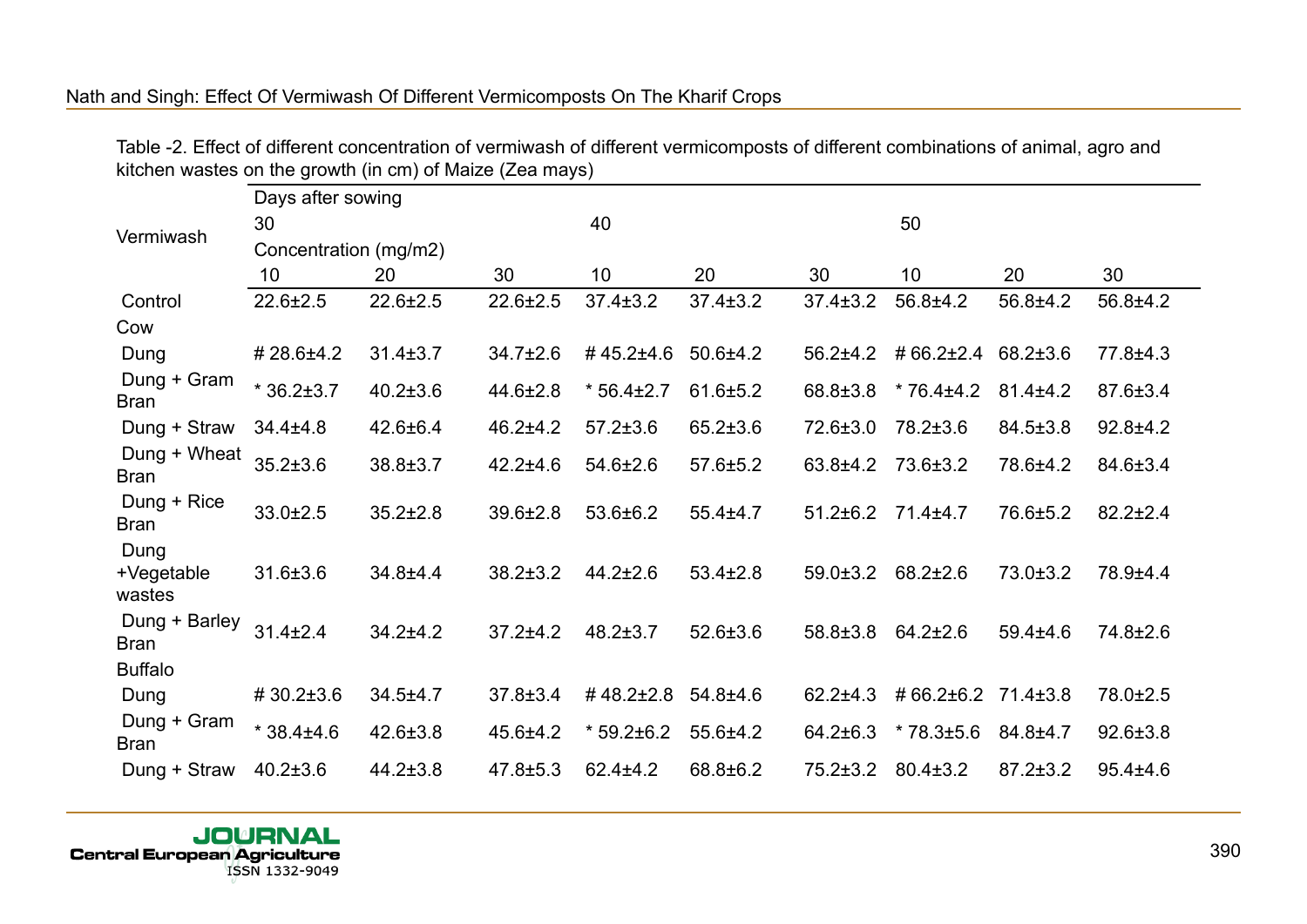| Dung + Wheat<br><b>Bran</b>          | $37.2 + 5.2$    | 43.6±4.2       | 46.6±4.2       | $57.8 \pm 3.7$  | $64.2 \pm 3.6$ | $71.3 \pm 4.3$ | 74.6±4.7        | $80.4 \pm 6.2$ | $86.4 \pm 3.2$ |
|--------------------------------------|-----------------|----------------|----------------|-----------------|----------------|----------------|-----------------|----------------|----------------|
| Dung + Rice<br><b>Bran</b>           | $36.2{\pm}4.2$  | $40.2 \pm 3.2$ | 43.6±2.5       | $54.2 \pm 2.6$  | $60.2 \pm 6.2$ | $65.8 \pm 3.7$ | $71.2 \pm 3.2$  | 77.0±3.8       | 83.6±4.2       |
| Dung<br>+Vegetable<br>wastes         | 34.6±3.7        | 38.8±3.7       | $42.0 \pm 3.0$ | $51.6 \pm 3.6$  | $57.2 \pm 3.8$ | $63.4 \pm 3.8$ | 68.4±3.6        | 74.4±3.0       | $80.2 \pm 6.2$ |
| Dung + Barley<br><b>Bran</b><br>Goat | $32.4 \pm 4.6$  | $36.2{\pm}5.5$ | $39.4 \pm 3.6$ | $51.0 \pm 2.4$  | $57.7 \pm 3.5$ | $64.2 \pm 2.6$ | $68.2 \pm 2.7$  | 74.4±3.6       | $80.4 \pm 3.8$ |
| Dung                                 | #26.5±3.6       | $29.7 \pm 3.4$ | $32.0 \pm 3.5$ | #42.6±3.8       | $47.2 + 4.3$   | $53.8 \pm 3.7$ | #69.8±2.6       | $64.2 + 4.2$   | 70.4±3.5       |
| Dung + Gram<br><b>Bran</b>           | $*35.5 \pm 2.5$ | 38.6±3.6       | $41.4 \pm 4.7$ | $*52.4\pm6.2$   | $57.8 + 4.2$   | 64.2±4.6       | $*70.4 \pm 2.8$ | 76.4±3.8       | $82.2 \pm 4.6$ |
| Dung + Straw                         | $37.4 \pm 4.2$  | $40.8 + 4.2$   | 44.0±3.8       | $55.2 \pm 5.5$  | 63.6±2.6       | 69.8±4.2       | 74.6±6.4        | $81.2 \pm 6.2$ | 87.4±3.8       |
| Dung + Wheat<br><b>Bran</b>          | $32.4 \pm 4.6$  | $35.8 + 4.7$   | 38.6±4.7       | $49.8 + 5.7$    | $55.8 \pm 3.5$ | $61.2 \pm 3.7$ | $68.3{\pm}4.5$  | 73.4±6.3       | 78.7±5.5       |
| Dung + Rice<br><b>Bran</b>           | $33.4 \pm 2.4$  | 36.2±6.2       | $39.4 \pm 3.6$ | $45.0 \pm 5.2$  | $51.2 \pm 2.5$ | $57.4 + 4.2$   | $65.5 \pm 5.5$  | $70.5 \pm 3.8$ | 75.8±4.2       |
| Dung<br>+Vegetable<br>wastes         | 28.6±3.2        | 32.0±6.4       | 35.6±3.7       | 46.8±2.5        | $53.0 \pm 3.0$ | $59.2 \pm 3.4$ | 66.4±6.2        | 71.6±4.2       | $77.2 + 4.4$   |
| Dung + Barley<br><b>Bran</b>         | $28.4 \pm 2.7$  | $31.8 \pm 3.2$ | $34.8 + 4.2$   | $45.2 \pm 3.5$  | $51.4 \pm 2.6$ | $57.4 \pm 3.6$ | $65.4 \pm 2.6$  | $70.4 \pm 3.4$ | $74.3 \pm 3.2$ |
| Sheep                                |                 |                |                |                 |                |                |                 |                |                |
| Dung                                 | #25.6±3.2       | $28.2 \pm 2.5$ | $31.4 \pm 3.2$ | #39.6±2.7       | $44.3 \pm 2.7$ | $50.2 \pm 2.5$ | #56.2±2.8       | $61.2 \pm 3.7$ | $67.4 \pm 2.4$ |
| Dung + Gram<br><b>Bran</b>           | $*35.4 \pm 4.6$ | 38.6±3.2       | $41.6 + 4.2$   | $*50.4 \pm 3.7$ | 55.6±3.8       | $61.2 \pm 3.8$ | $*69.4 \pm 3.6$ | 74.6±4.2       | $81.2 + 4.6$   |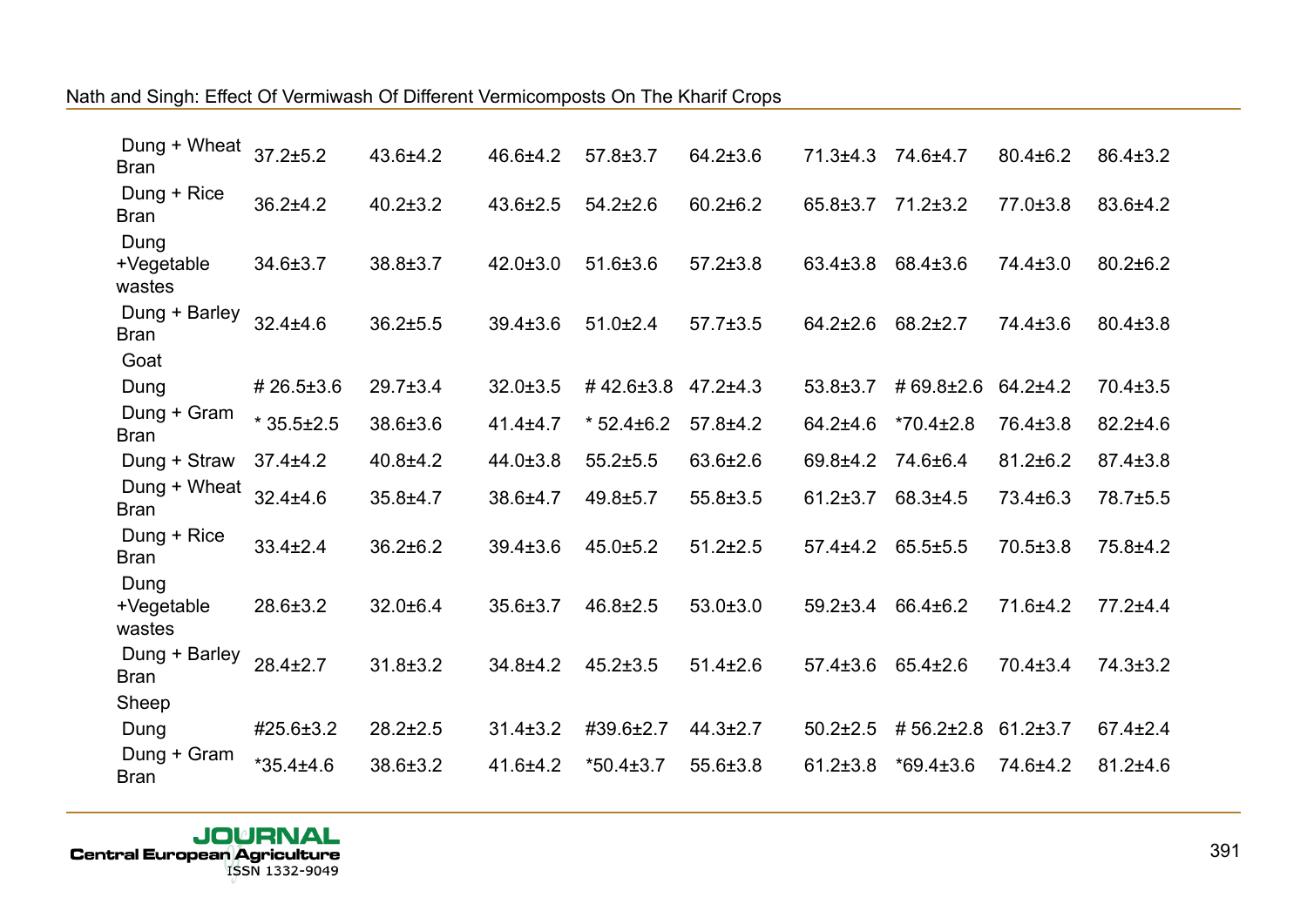| Dung + Straw                 | $36.2 \pm 2.4$  | $39.2 + 4.2$   | $42.8 \pm 3.4$ | $52.7 \pm 2.7$  | 58.0±4.2       | 63.8±4.2       | 72.6±4.2        | 76.6±4.2       | 77.8±3.2       |
|------------------------------|-----------------|----------------|----------------|-----------------|----------------|----------------|-----------------|----------------|----------------|
| Dung + Wheat<br><b>Bran</b>  | $30.2{\pm}2.6$  | $33.4 \pm 3.2$ | $36.2 \pm 2.6$ | $45.2 \pm 3.6$  | $50.2 \pm 3.7$ | $55.2 \pm 3.6$ | $60.8 \pm 5.2$  | $65.0 + 4.2$   | $71.2 + 4.2$   |
| Dung + Rice<br><b>Bran</b>   | $31.2 \pm 3.7$  | $34.5 + 4.2$   | $37.8 \pm 3.7$ | $46.3 \pm 2.5$  | $51.6 \pm 2.7$ | $56.2{\pm}4.2$ | $62.8 \pm 4.2$  | $67.2 \pm 5.2$ | 73.6±3.2       |
| Dung<br>+Vegetable<br>wastes | $27.5 \pm 2.5$  | $30.6 \pm 3.2$ | 33.6±3.7       | $42.4 \pm 4.7$  | $47.6 \pm 2.6$ | $52.2 \pm 3.7$ | $61.2 \pm 5.5$  | 66.3±4.2       | 72.4±4.2       |
| Dung + Barley<br><b>Bran</b> | $27.8 \pm 3.8$  | $30.9 + 4.2$   | $34.5 \pm 3.8$ | $42.6 \pm 2.6$  | $47.2 \pm 3.7$ | $52.6 \pm 2.4$ | $60.8 + 4.6$    | $65.2 \pm 3.2$ | 72.0±4.6       |
| Horse                        |                 |                |                |                 |                |                |                 |                |                |
| Dung                         | #31.8±4.7       | $35.4 \pm 3.2$ | 38.6±2.5       | #49.4±3.8       | 54.6±4.6       | $61.2 + 4.2$   | #72.6±3.8       | 76.8±4.2       | $82.2 \pm 3.8$ |
| Dung + Gram<br><b>Bran</b>   | $*40.4 \pm 3.8$ | $44.5 \pm 3.6$ | $48.6 \pm 2.4$ | $*60.2 \pm 3.2$ | $65.4 \pm 6.2$ | $72.4 \pm 2.4$ | $*81.4 \pm 4.2$ | $86.2 \pm 6.2$ | $93.2 + 4.2$   |
| Dung + Straw                 | $42.4 \pm 2.7$  | $46.8 + 4.6$   | $50.8 \pm 3.4$ | 63.4±4.2        | 69.2±6.6       | $76.2 \pm 3.7$ | $85.2 \pm 4.3$  | $90.2 \pm 2.3$ | $97.4 \pm 3.2$ |
| Dung + Wheat<br><b>Bran</b>  | $38.4 \pm 3.6$  | $42.6 \pm 3.2$ | $47.0 + 4.2$   | $58.4 \pm 5.2$  | $64.2 \pm 3.6$ | 70.4±4.6       | 79.8±3.4        | $83.2 + 4.6$   | $90.8 \pm 2.4$ |
| Dung + Rice<br><b>Bran</b>   | $37.2 \pm 4.3$  | $41.2 + 4.2$   | $46.4 \pm 3.2$ | $56.8 \pm 5.2$  | $60.8 + 4.2$   | $66.2 \pm 3.6$ | $77.2 \pm 2.4$  | $81.8 \pm 2.4$ | $91.7 + 4.2$   |
| Dung<br>+Vegetable<br>wastes | $34.2 \pm 3.4$  | 38.6±3.6       | $42.4 \pm 4.6$ | $52.6 \pm 3.7$  | $56.4 \pm 2.7$ | $62.4 \pm 3.4$ | 72.8±4.6        | $77.2 \pm 3.4$ | $85.4 \pm 4.4$ |
| Dung + Barley<br><b>Bran</b> | $33.2 \pm 6.4$  | $37.6 \pm 2.4$ | $41.3 + 4.2$   | $51.4 \pm 3.8$  | $55.6 \pm 3.2$ | $61.2 \pm 6.2$ | $70.2 \pm 3.8$  | 74.6±2.4       | $81.2 \pm 3.4$ |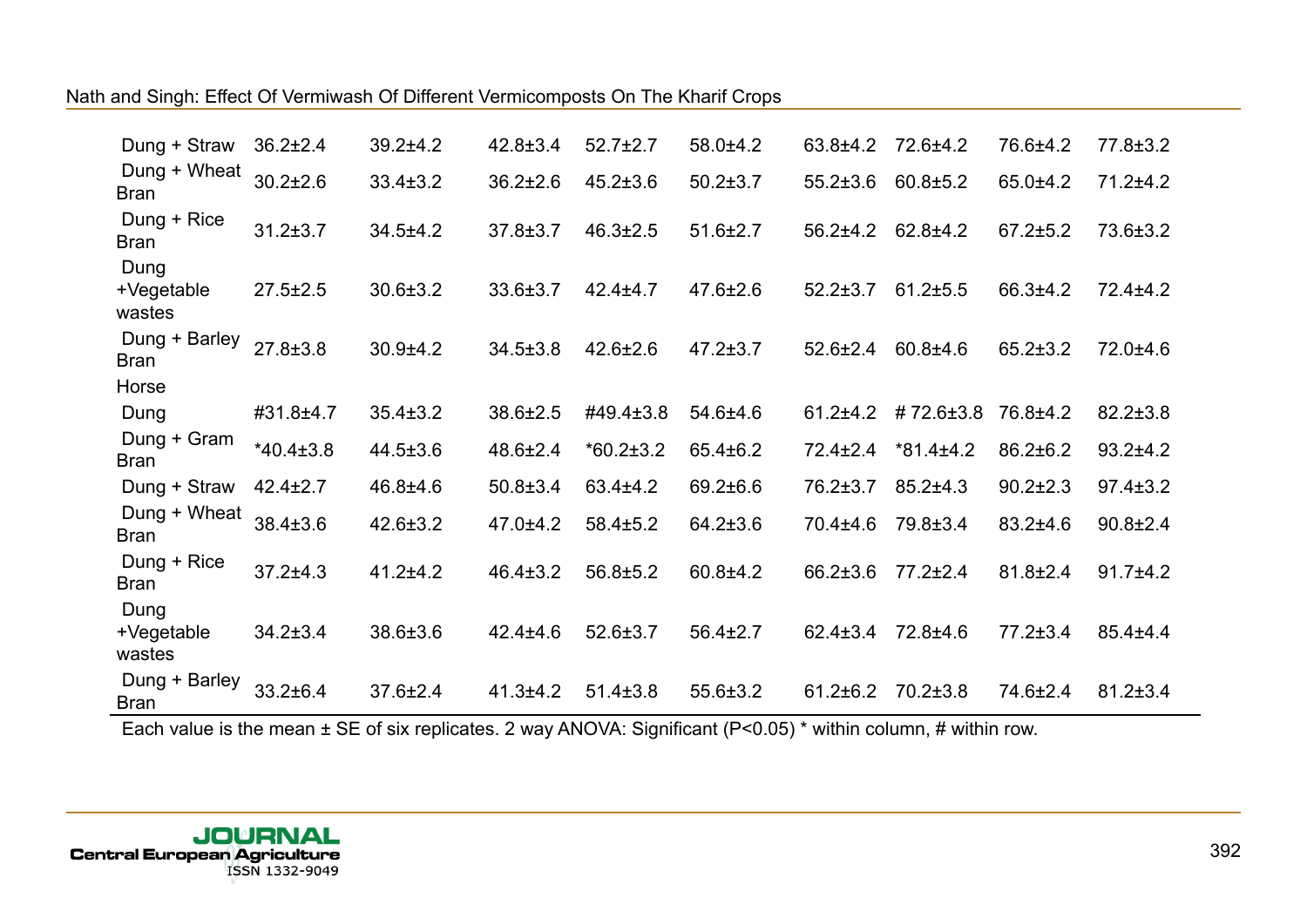|                                                |                       |                |                | . .             |                |                |                      |                 |                 |
|------------------------------------------------|-----------------------|----------------|----------------|-----------------|----------------|----------------|----------------------|-----------------|-----------------|
|                                                | Days after sowing     |                |                |                 |                |                |                      |                 |                 |
| Vermiwash                                      | 20                    |                |                | 50              |                |                | 80                   |                 |                 |
|                                                | Concentration (mg/m2) |                |                |                 |                |                |                      |                 |                 |
|                                                | 10 <sup>1</sup>       | 20             | 30             | 10              | 20             | 30             | 10                   | 20              | 30              |
| Control                                        | $25.6 \pm 2.3$        | $25.6 \pm 2.3$ | $25.6 \pm 2.3$ | $45.4 \pm 4.2$  | $45.4 \pm 4.2$ | $45.4 \pm 4.2$ | 65.8±4.4             | 65.8±4.4        | $65.8 + 4.4$    |
| Cow                                            |                       |                |                |                 |                |                |                      |                 |                 |
| Dung                                           | #46.8±3.8             | $56.7{\pm}3.6$ | $56.7 \pm 3.6$ | #67.8±6.2       | 72.6±4.5       | 78.5±3.8       | #90.2±3.6            | $96.2 \pm 6.7$  | 102.6±4.5       |
| Dung + Gram<br><b>Bran</b>                     | $*60.2 \pm 4.6$       | 65.6±3.8       | $71.4 \pm 3.5$ | $*81.2 \pm 4.2$ | $86.4 \pm 5.7$ | $92.8 + 4.7$   | *<br>$104.7 \pm 7.6$ | $111.8 \pm 7.2$ | $117.8 \pm 7.2$ |
| Dung + Straw                                   | $58.4 \pm 4.3$        | $63.8 + 4.2$   | $69.0 \pm 3.0$ | 79.6±4.8        | $84.2 \pm 3.6$ | $90.4 \pm 3.7$ | 102.6±4.6            | 109.6<br>±6.8   | $115.2 + 4.5$   |
| Dung + Wheat<br><b>Bran</b>                    | 53.8±6.6              | 58.6±3.5       | $64.2 \pm 3.4$ | 74.8±6.2        | 74.4±4.8       | 85.6±4.2       | $98.4 \pm 4.2$       | 106.8<br>±4.6   | 109.6±6.8       |
| Dung + Rice<br><b>Bran</b>                     | 59.6±4.7              | $57.2 + 4.7$   | $62.3 + 4.5$   | 73.6±6.2        | 78.6±3.8       | $84.2 + 4.5$   | $96.2 \pm 3.5$       | 102.4<br>±3.6   | $108.9 \pm 3.6$ |
| Dung<br>+Vegetable<br>wastes                   | $48.6 \pm 4.2$        | $53.7 + 5.5$   | 68.6±2.5       | 69.7±4.5        | 74.8±4.8       | $80.4 \pm 6.2$ | $92.8 \pm 5.2$       | $99.4 \pm 4.5$  | $105.6 \pm 7.2$ |
| Dung + Barley<br><b>Bran</b><br><b>Buffalo</b> | $48.2 \pm 3.2$        | $53.0 \pm 3.8$ | 68.2±3.7       | $69.8 + 4.8$    | 74.2±5.7       | $80.2 \pm 3.7$ | $92.6 + 5.7$         | $98.2{\pm}4.8$  | $104.2 \pm 3.2$ |
| Dung                                           | #53.6±4.2             | $58.4 \pm 6.7$ | $64.2 \pm 3.2$ | #74.8±4.6       | $80.2 \pm 3.2$ | 88.2±6.2       | #97.2±3.4            | 104.2<br>±4.6   | $110.0 \pm 3.2$ |

Table -3. Effect of different concentration of vermiwash of different vermicomposts of different combinations of animal, agro and kitchen wastes on the growth (in cm) of Millet (Pennisetum typhoides).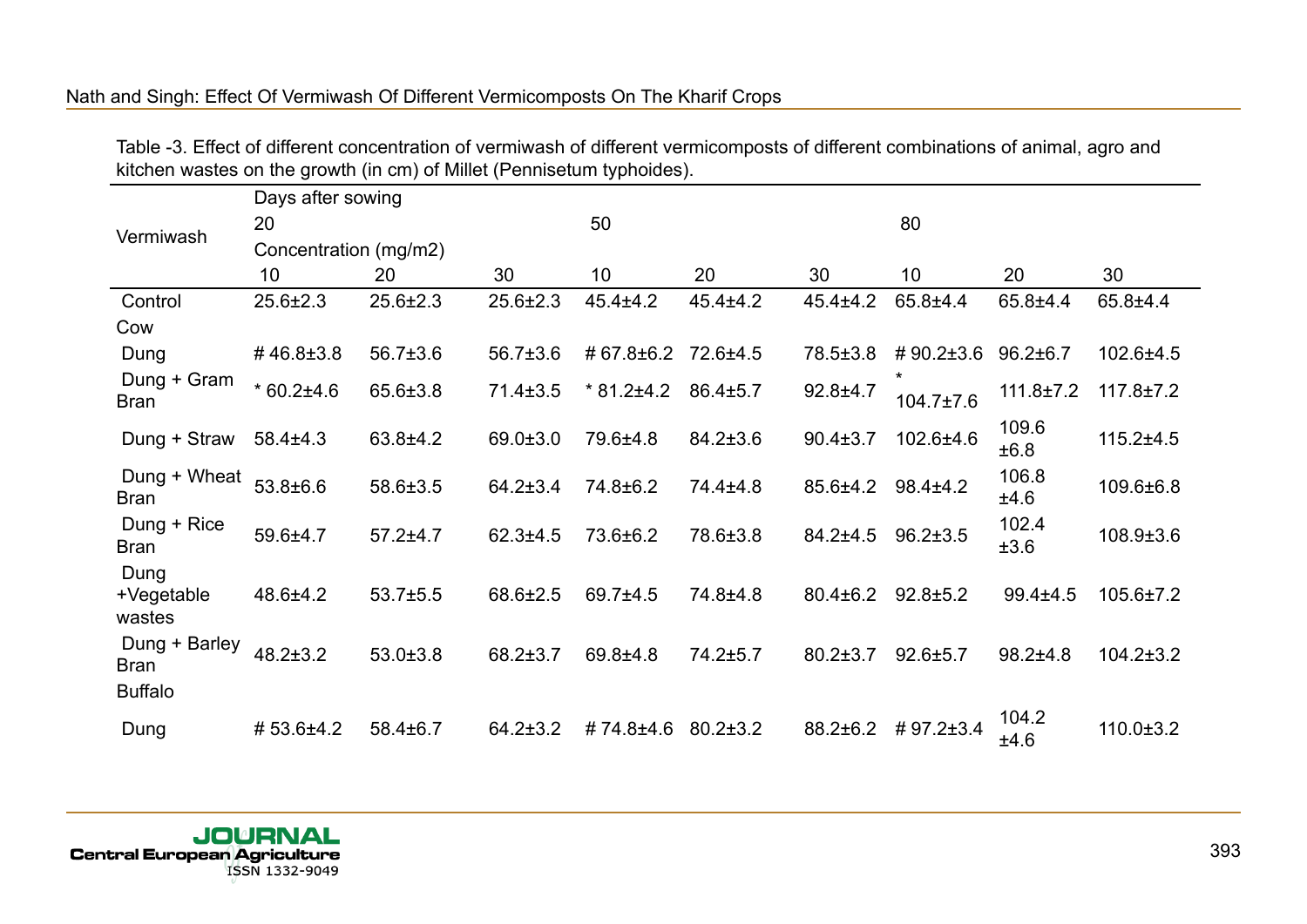| Dung + Gram<br><b>Bran</b>   | $*68.6±4.4$        | 73.8±4.5       | $80.4 \pm 3.2$ | $*89.8 \pm 6.2$ | $95.2 + 4.7$   | 104.2<br>±3.8  | $*112.6 \pm 7.2$ | 120.4<br>±6.2   | 128.6±7.2       |
|------------------------------|--------------------|----------------|----------------|-----------------|----------------|----------------|------------------|-----------------|-----------------|
| Dung + Straw                 | 66.8±6.3           | $72.0 \pm 3.4$ | 78.0±4.7       | 87.6±4.5        | $93.4 + 4.5$   | 101.4<br>±4.7  | $109.2 \pm 6.7$  | 115.6±3.8       | $121.4 + 4.7$   |
| Dung + Wheat<br><b>Bran</b>  | 62.6±6.2           | $67.3 + 4.8$   | 73.6±3.8       | $83.4 \pm 3.5$  | 89.6±5.5       | $97.2 \pm 5.5$ | $105.2{\pm}4.8$  | 112.6±6.2       | $118.7 \pm 5.5$ |
| Dung + Rice<br><b>Bran</b>   | $58.4 \pm 7.2$     | 63.6±4.6       | $69.4 \pm 4.2$ | 78.8±3.8        | 84.4±3.4       | $91.2 \pm 6.6$ | $102.0 \pm 3.8$  | $108.2 \pm 7.2$ | $114.2 \pm 3.8$ |
| Dung<br>+Vegetable<br>wastes | $54.8 \pm 6.2$     | $59.2 \pm 3.5$ | $65.6 \pm 5.2$ | 75.6±3.5        | $81.2 \pm 4.2$ | 88.8±5.2       | 98.6±6.2         | $105 + 6.7$     | $111.6 \pm 4.2$ |
| Dung + Barley<br><b>Bran</b> | 54.6±3.2           | $59.0 \pm 2.6$ | 65.0±3.8       | $75.4 \pm 6.2$  | $81.0 + 4.7$   | 88.0±3.7       | $98.2 + 4.2$     | 105.0<br>±6.2   | $116.0 \pm 3.2$ |
| Goat                         |                    |                |                |                 |                |                |                  |                 |                 |
| Dung                         | #38.8±4.2          | $42.6 + 4.6$   | $47.2 \pm 3.4$ | #59.7±4.5       | 64.2±6.7       | 68.8±4.7       | #81.6±6.2        | $86.2 \pm 3.2$  | $90.4 \pm 3.8$  |
| Dung + Gram<br><b>Bran</b>   | $*$ 47.2 $\pm$ 6.2 | $51.2 + 4.2$   | $56.4{\pm}4.6$ | $*68.4\pm3.8$   | 72.6±4.6       | 77.8±6.7       | $*90.4 \pm 4.2$  | $95.6 + 4.7$    | 100.2±4.6       |
| Dung + Straw                 | $48.2 + 4.5$       | $52.4 \pm 3.6$ | 57.6±4.8       | $69.7 \pm 7.2$  | 74.3±5.5       | 78.6±5.2       | $91.6 \pm 6.3$   | $96.8 + 5.5$    | 102.6±6.5       |
| Dung + Wheat<br><b>Bran</b>  | $44.2 \pm 6.2$     | 48.2±4.8       | 53.6±4.2       | 65.6±4.2        | 70.8±4.2       | 76.2±3.6       | 87.6±3.5         | $92.2 + 4.6$    | $98.2 \pm 5.5$  |
| Dung + Rice<br><b>Bran</b>   | $43.4 + 4.2$       | 47.6±3.6       | $52.8 \pm 3.2$ | 64.8±3.6        | $70.2 \pm 3.8$ | 75.0±4.5       | 86.2±4.6         | $91.0 \pm 3.2$  | $97.5 \pm 5.2$  |
| Dung<br>+Vegetable<br>wastes | $40.2 \pm 3.2$     | $44.4 \pm 4.2$ | 49.5±4.7       | $61.6 \pm 3.2$  | $67.2 + 4.7$   | 72.6±6.2       | 83.4±3.5         | 88.2±3.8        | $94.3 \pm 6.2$  |
| Dung + Barley<br><b>Bran</b> | 39.8±6.2           | $43.2 \pm 2.6$ | 48.6±5.5       | $60.2{\pm}5.6$  | $65.2 \pm 3.7$ | $69.2 + 4.5$   | $82.4 \pm 6.2$   | 87.4±4.7        | $93.6 \pm 7.2$  |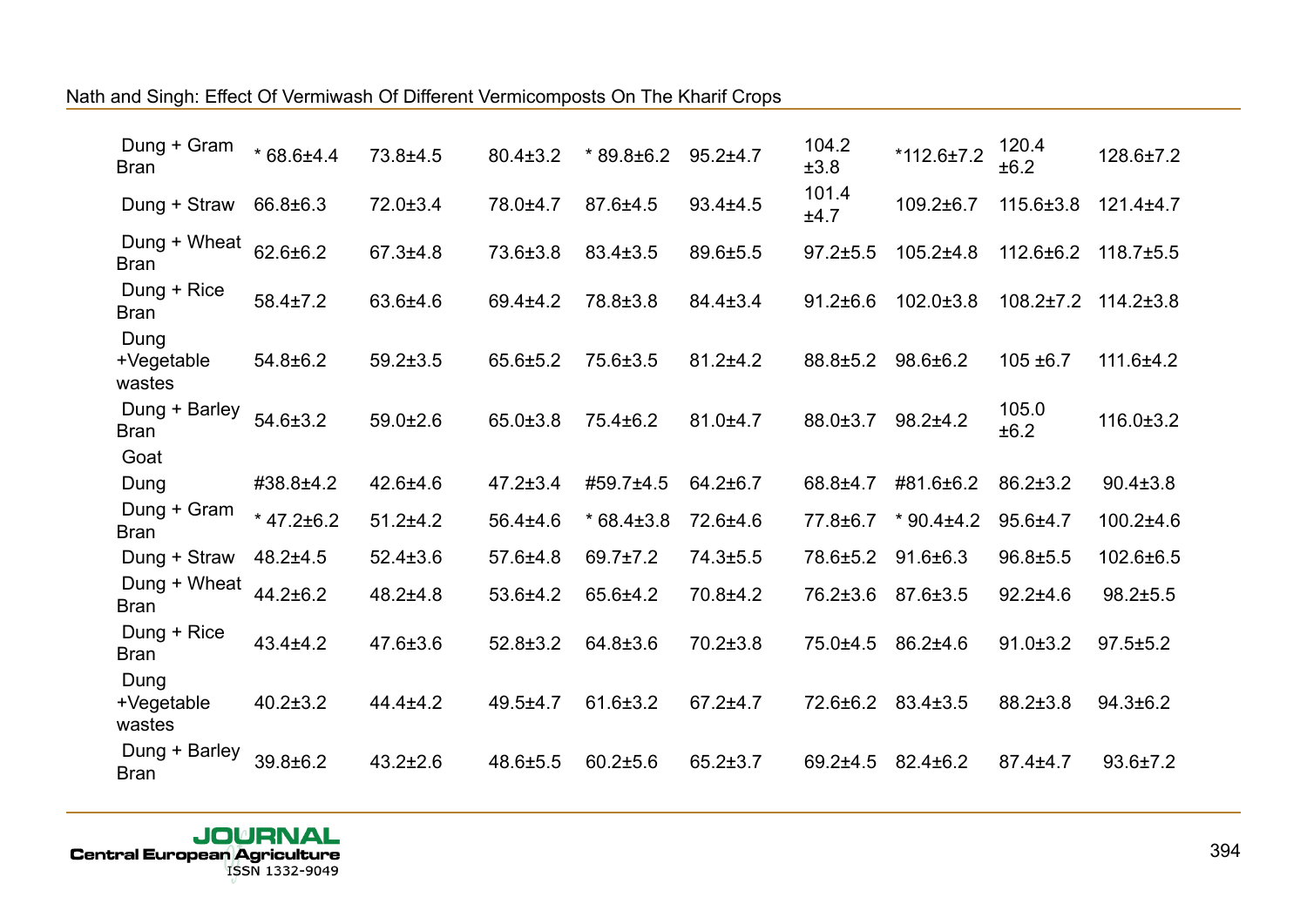| Sheep                        |                 |                |                |                 |                |                |                      |                 |                     |
|------------------------------|-----------------|----------------|----------------|-----------------|----------------|----------------|----------------------|-----------------|---------------------|
| Dung                         | #35.6±3.6       | $39.5 \pm 3.8$ | $44.6 \pm 6.2$ | #56.2±4.5       | $60.8 + 5.5$   | $64.3 \pm 3.7$ | #77.8±4.2            | $81.3 \pm 6.2$  | $85.9 \pm 6.2$      |
| Dung + Gram<br><b>Bran</b>   | $*44.2 \pm 4.2$ | $48.2 \pm 4.7$ | $52.6 \pm 2.5$ | $*65.2 \pm 6.2$ | $69.4 \pm 7.2$ | 73.6±4.7       | $*86.4\pm6.2$        | $90.8 + 4.8$    | $95.6 \pm 7.2$      |
| Dung + Straw                 | $45.6 \pm 2.5$  | $50.2 \pm 2.6$ | $54.2 \pm 4.8$ | 66.6±4.2        | 70.4±4.7       | 74.8±5.5       | 87.6±4.5             | $91.8 + 4.9$    | $97.2 + 4.2$        |
| Dung + Wheat<br><b>Bran</b>  | $41.6 \pm 3.6$  | $45.8 \pm 2.6$ | $50.2 \pm 3.2$ | $62.8 \pm 3.8$  | $67.2 \pm 5.9$ | 72.0±3.4       | 83.8±5.7             | 88.0±4.2        | $92.6 \pm 3.8$      |
| Dung + Rice<br><b>Bran</b>   | $40.2 + 4.2$    | $44.6 \pm 3.8$ | $49.2 \pm 4.8$ | $61.2 + 4.2$    | 66.4±4.7       | $70.2 \pm 2.8$ | 82.6±5.6             | $86.8 \pm 2.6$  | $90.6 + 4.8$        |
| Dung<br>+Vegetable<br>wastes | $38.2{\pm}4.6$  | $42.6 \pm 3.5$ | $47.8 \pm 2.5$ | $59.6 + 4.6$    | 64.0±4.2       | $68.2 \pm 3.8$ | $80.2 \pm 6.2$       | 84.4±4.7        | $89.2 \pm 5.2$      |
| Dung + Barley<br><b>Bran</b> | $37.4 \pm 4.2$  | $41.2 \pm 3.7$ | $46.2 \pm 3.5$ | 58.4±3.8        | $62.2 \pm 3.5$ | 66.7±3.5       | 79.2±6.5             | $83.3 \pm 3.2$  | $87.7 \pm 4.2$      |
| Horse                        |                 |                |                |                 |                |                |                      |                 |                     |
| Dung                         | #55.6±5.5       | $60.2 \pm 3.2$ | $66.2 \pm 3.6$ | #75.2±6.4       | 82.6±4.5       | 89.8±6.3       | #<br>102.4±3.6       | 108.6±6.2       | $114.4 \pm 8.6$     |
| Dung + Gram<br><b>Bran</b>   | $*65.2 \pm 3.8$ | 70.6±4.7       | $77.2 + 4.7$   | $*85.8 \pm 5.4$ | $92.4 \pm 7.2$ | 99.8±5.2       | $\star$<br>112.6±3.2 | $118.8 \pm 7.5$ | $125.2 \pm 7.2$     |
| Dung + Straw                 | 66.7±4.7        | $72.4 \pm 7.2$ | $80.6 \pm 3.0$ | 87.8±3.8        | $94.6 \pm 6.2$ | 102.6<br>±4.9  | $110.2 \pm 7.2$      | $116.6 \pm 3.4$ | $122.4 \pm 4.5$     |
| Dung + Wheat<br><b>Bran</b>  | 63.6±5.7        | 68.8±6.2       | $75.2 \pm 3.8$ | 83.6±3.6        | $90.2 \pm 3.8$ | $97.6 \pm 5.8$ | 106.6±4.7            |                 | 112.5±4.7 118.8±3.7 |
| Dung + Rice<br><b>Bran</b>   | $62.6 \pm 6.3$  | 68.0±3.0       | 75.0±2.5       | $82.8 + 4.5$    | 89.6±4.2       | $96.2 \pm 3.8$ | 104.3±4.5            | $110.4 \pm 3.8$ | $115.8 \pm 4.8$     |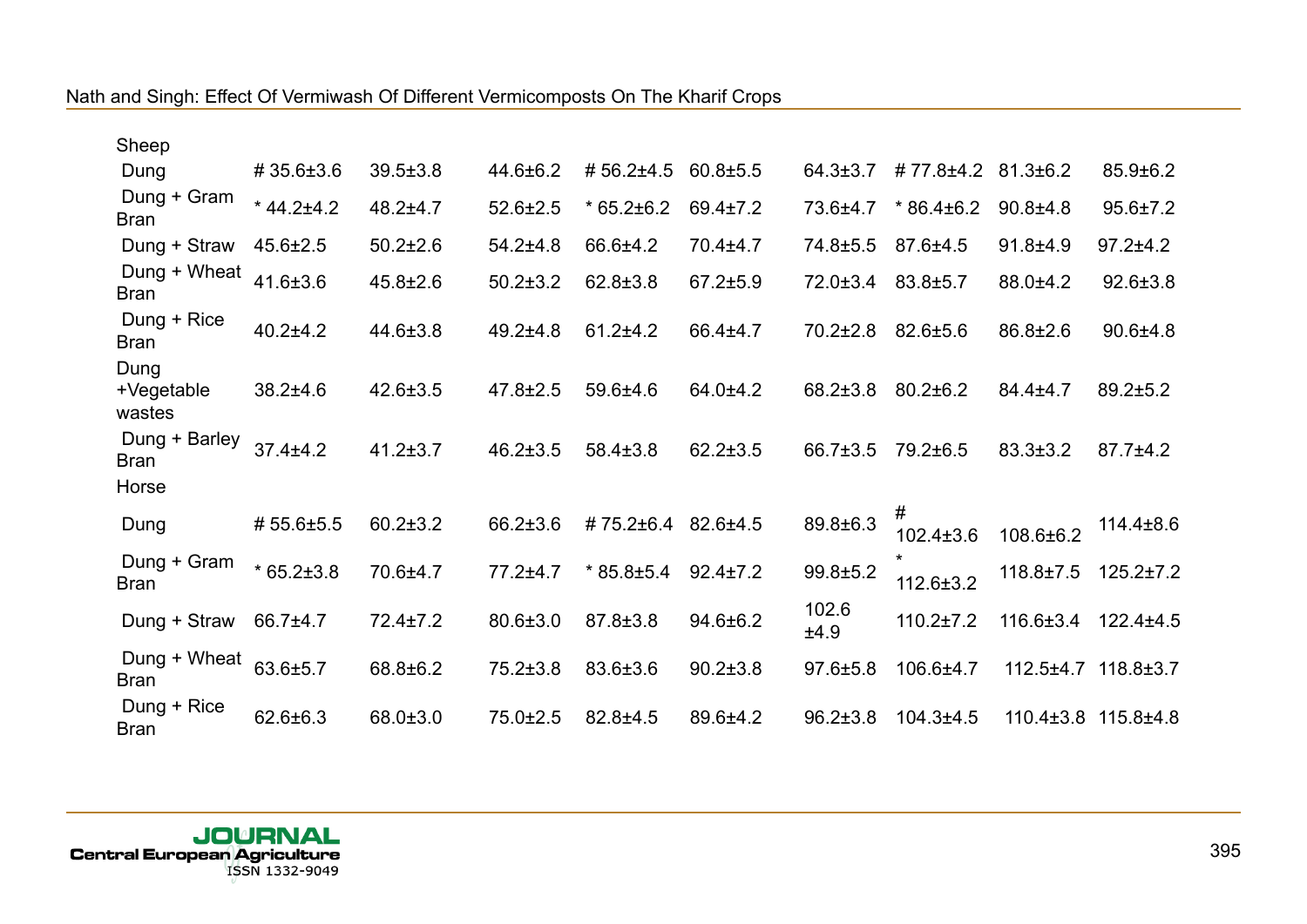| Dung<br>+Vegetable<br>wastes                | $58.2 \pm 3.8$ | $63.2 \pm 6.2$ | $68.6 \pm 3.8$ | 78.2±6.3 | 84.6±3.5       | 91.2±6.2 101.4±3.8 $107.8\pm7.2$ 113.2±7.5         |  |
|---------------------------------------------|----------------|----------------|----------------|----------|----------------|----------------------------------------------------|--|
| Dung + Barley $57.8 \pm 4.7$<br><b>Bran</b> |                | $62.0 \pm 2.4$ | 67.2±4.7       | 77.6±3.2 | $83.4 \pm 5.7$ | 90.0±3.6 $100.8\pm4.7$ $106.2\pm3.2$ $110.6\pm2.6$ |  |

Table -4. Effect of different concentration of vermiwash of different Vermicomposts of combinations of animal, agro and kitchen wastes of Flowering period (days) of Paddy, Maize and Millet.

|                             | Crops                 |                |                |                 |                |                |                  |                 |                 |
|-----------------------------|-----------------------|----------------|----------------|-----------------|----------------|----------------|------------------|-----------------|-----------------|
| Vermiwash                   | Paddy                 |                |                | Maize           |                |                | <b>Millet</b>    |                 |                 |
|                             | Concentration (mg/m2) |                |                |                 |                |                |                  |                 |                 |
|                             | 10                    | 20             | 30             | 10              | 20             | 30             | 10               | 20              | 30              |
| Control                     | $83.4 \pm 4.2$        | $83.4 \pm 4.2$ | $83.4 \pm 4.2$ | $67.4 \pm 4.4$  | $67.4 \pm 4.4$ | $67.4 \pm 4.4$ | $120.6 + 4.6$    | 120.6±4.6       | 120.6±4.6       |
| Cow                         |                       |                |                |                 |                |                |                  |                 |                 |
| Dung                        | $*75.2 \pm 4.3$       | $72.4 \pm 3.6$ | $71.2 \pm 3.6$ | $*62.4 \pm 3.2$ | $60.4 \pm 2.6$ | $59.0 \pm 3.0$ | $*110.4 \pm 3.7$ | $108.2 \pm 3.2$ | $106.2 \pm 3.7$ |
| Dung + Gram<br>Bran         | $69.4 \pm 2.7$        | $67.2 \pm 3.7$ | $66.2 \pm 2.6$ | $56.2{\pm}4.6$  | $54.7 \pm 2.6$ | $52.3 \pm 2.6$ | $105.6 \pm 2.7$  | $103.2 \pm 2.6$ | $102.4 \pm 2.7$ |
| Dung + Straw                | $69.3{\pm}4.3$        | $67.4 \pm 3.6$ | 66.8±3.8       | $57.6 \pm 3.8$  | $55.2 \pm 3.8$ | $53.2 + 4.7$   | $107.8 \pm 3.6$  | $104.2 \pm 3.5$ | $103.7 + 4.7$   |
| Dung + Wheat<br><b>Bran</b> | $70.4 \pm 2.6$        | 68.2±4.7       | $67.7 + 4.2$   | $59.3 \pm 2.6$  | $57.3 + 4.7$   | $55.5 \pm 2.5$ | $108.2 \pm 5.2$  | $105.6 \pm 2.6$ | $104.7\pm3.2$   |
| Dung + Rice<br><b>Bran</b>  | 70.6±3.5              | $68.4 \pm 2.3$ | $67.4 \pm 4.6$ | $60.3 + 4.7$    | $58.3 \pm 2.6$ | $56.2 \pm 3.7$ | $109.2 \pm 3.7$  | $106.2 \pm 3.2$ | $105.6{\pm}4.3$ |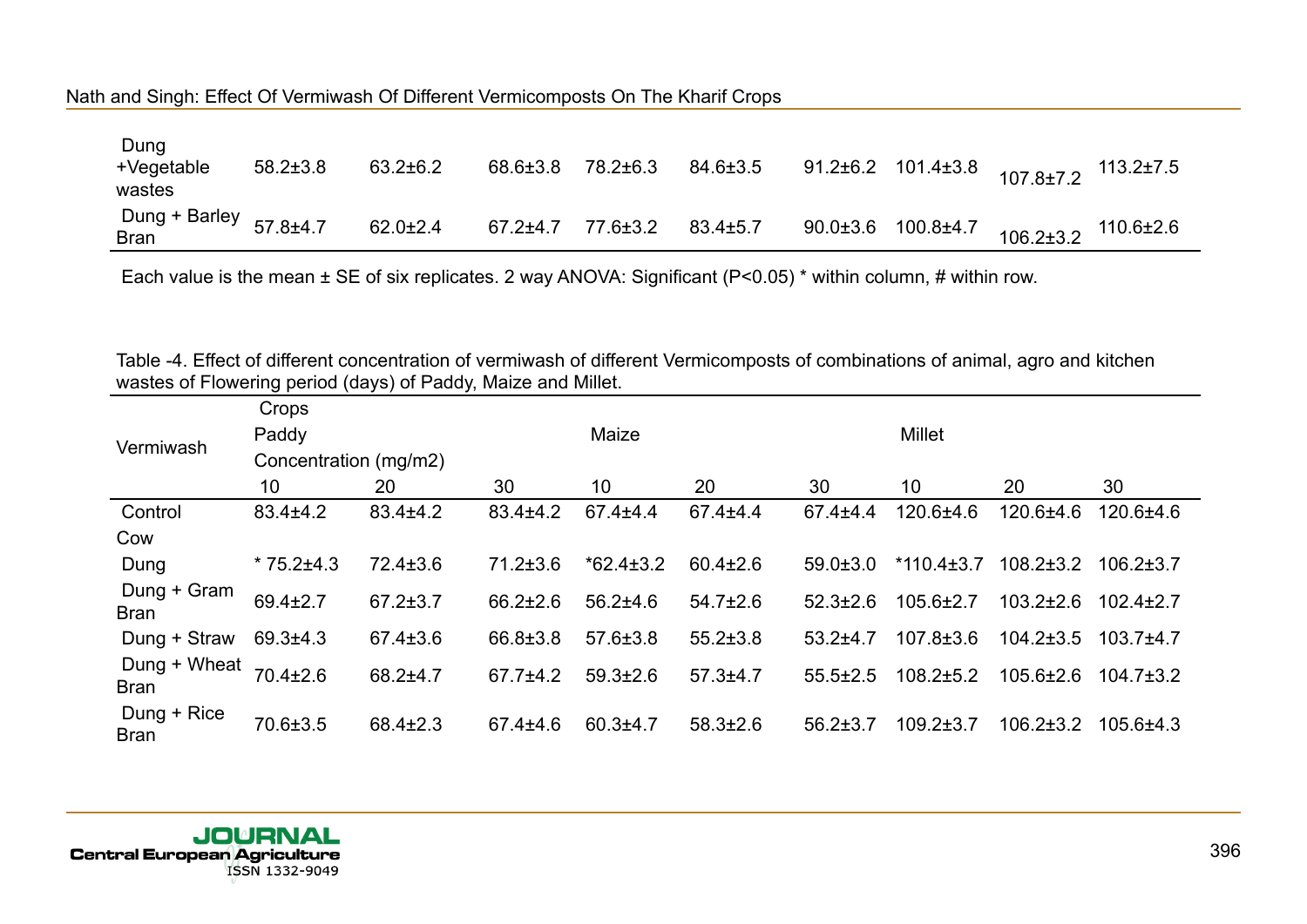| Dung<br>+Vegetable                                       | $71.4 \pm 5.2$  | $69.2 \pm 2.6$ | $68.2 \pm 2.5$ | $58.3 \pm 5.5$  | $56.8 \pm 2.4$ | $54.2 \pm 2.6$  | $110.1 \pm 2.6$  | $107.0 \pm 3.7$ | $105.2 \pm 3.2$ |
|----------------------------------------------------------|-----------------|----------------|----------------|-----------------|----------------|-----------------|------------------|-----------------|-----------------|
| wastes<br>Dung + Barley<br><b>Bran</b><br><b>Buffalo</b> | $72.3 + 4.2$    | 70.6±6.2       | 68.8±2.6       | $62.5 \pm 6.2$  | $60.2 \pm 3.2$ | $58.3{\pm}4.6$  | $110.2 \pm 2.8$  | $107.4 \pm 2.7$ | $106.3 \pm 3.7$ |
| Dung                                                     | $*70.4 \pm 3.2$ | 68.2±6.2       | 66.3±4.2       | $*56.4 \pm 2.6$ | $54.5 \pm 2.8$ | $52.2 \pm 3.7$  | $*104.4$<br>±3.7 | $102.2 \pm 2.6$ | $100.2 \pm 3.7$ |
| Dung + Gram<br><b>Bran</b>                               | 66.2±4.2        | $64.2 \pm 2.4$ | $62.5 \pm 3.2$ | $52.4 \pm 3.7$  | $50.0 \pm 2.0$ | $48.7 \pm .6.2$ | $100.2 + 4.1$    | $097.2 \pm 3.6$ | $095.3{\pm}4.6$ |
| Dung + Straw                                             | $62.3 + 4.6$    | $65.4 \pm 3.2$ | $63.4 \pm 3.6$ | $52.7 \pm 5.2$  | $50.2 \pm 3.7$ | $48.0 \pm 5.2$  | $101.2 \pm 3.2$  | 098.8±4.6       | $096.3{\pm}2.6$ |
| Dung + Wheat<br><b>Bran</b>                              | $68.2 \pm 2.5$  | 66.1±4.3       | 64.8±2.6       | $53.3 \pm 2.6$  | $51.0 \pm 2.7$ | $49.3 \pm 5.3$  | $100.3 \pm 5.2$  | 098.8±3.7       | $095.3 \pm 3.2$ |
| Dung + Rice<br><b>Bran</b>                               | 68.6±3.7        | 66.6±3.2       | $64.5 \pm 5.2$ | $55.2 \pm 2.6$  | $52.0 + 4.7$   | $50.2{\pm}5.1$  | $102.4 \pm 7.2$  | $100.4 \pm 2.6$ | 098.4±3.6       |
| Dung<br>+Vegetable<br>wastes                             | $69.0 \pm 2.8$  | 67.0±6.4       | 66.3±5.7       | $53.4 \pm 2.5$  | $52.6 \pm 2.3$ | $51.3 \pm 2.7$  | $103.2 \pm 3.2$  | $101.0 + 4.7$   | $100.2 \pm 2.4$ |
| Dung + Barley<br><b>Bran</b>                             | 69.6±2.5        | $67.8 \pm 2.4$ | $65.2 \pm 3.4$ | $56.6 \pm 2.8$  | $54.0 \pm 2.0$ | $52.3 \pm 2.8$  | $103.4 \pm 3.7$  | 101.6±4.1       | $100.4 \pm 3.2$ |
| Goat                                                     |                 |                |                |                 |                |                 |                  |                 |                 |
| Dung                                                     | $*86.3 \pm 2.5$ | 78.2±5.2       | 77.8±4.6       | $*65.2 \pm 4.2$ | 63.8±2.4       | $62.4 \pm 2.6$  | $*114.7 \pm 7.3$ | $112.4 \pm 6.2$ | $110.4 \pm 3.5$ |
| Dung + Gram<br><b>Bran</b>                               | 77.3±4.2        | $75.3 \pm 2.4$ | $72.3 \pm 2.6$ | $60.2 \pm 2.8$  | $58.0 \pm 2.3$ | $56.2 \pm 2.8$  | $107.6 \pm 3.2$  | 105.2±6.2       | $102.7 \pm 2.6$ |
| Dung + Straw                                             | 79.2±6.2        | 76.3±4.7       | 73.8±3.6       | $60.4 \pm 3.7$  | $58.3 \pm 2.6$ | $56.3 \pm 3.2$  | $107.4 + 4.7$    | $105.7 \pm 5.5$ | 101.6±5.2       |
| Dung + Wheat<br><b>Bran</b>                              | 78.2±3.8        | 75.0±3.7       | 74.2±3.8       | $63.2 \pm 2.7$  | $59.3 + 4.7$   | $58.2 \pm 2.4$  | $109.2 \pm 3.6$  | $107.4 \pm 3.0$ | $105.4\pm 6.2$  |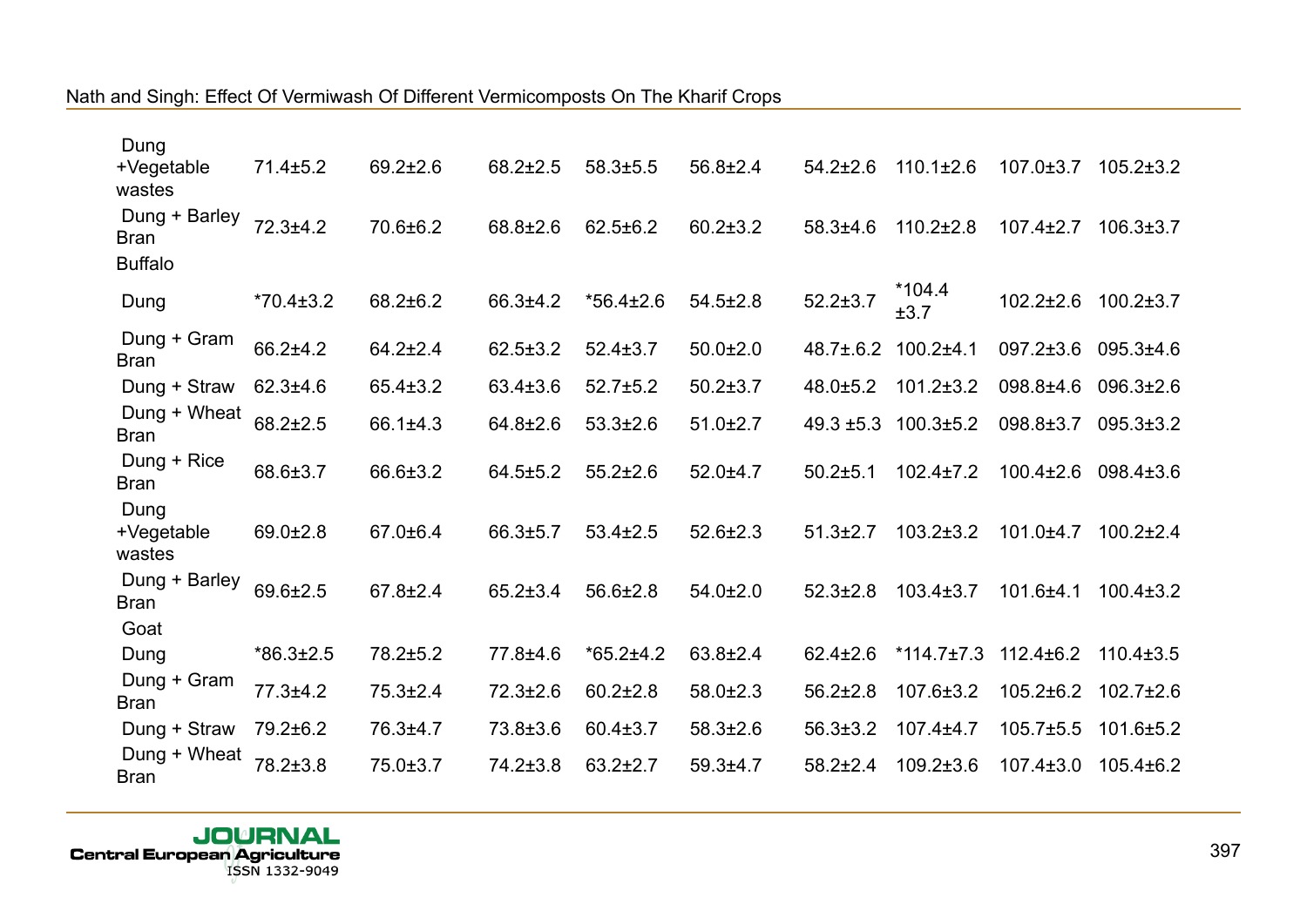| Dung + Rice<br><b>Bran</b>   | 78.0±2.0        | $75.2 \pm 2.4$ | 76.4±2.8       | $62.4 \pm 7.2$  | $60.8 \pm 2.6$ | $58.6 \pm 2.8$ | $110.6 \pm 3.8$  | $108.4 \pm 3.7$ | $106.2 \pm 2.8$ |
|------------------------------|-----------------|----------------|----------------|-----------------|----------------|----------------|------------------|-----------------|-----------------|
| Dung<br>+Vegetable           | $79.3 \pm 2.8$  | 76.3±3.8       | $75.7 \pm 4.2$ | $65.3 \pm 2.6$  | $62.4 \pm 3.0$ | $60.4 \pm 2.0$ | $112.1 \pm 2.6$  | $110.0 + 4.0$   | $107.3 \pm 2.6$ |
| wastes                       |                 |                |                |                 |                |                |                  |                 |                 |
| Dung + Barley<br><b>Bran</b> | 79.3±3.7        | 77.3±4.6       | 76.2±3.8       | 64.4±4.7        | $62.3 \pm 2.6$ | $60.3 \pm 2.3$ | $113.4 \pm 3.2$  | 110.6±4.2       | $106.2 \pm 3.6$ |
| Sheep                        |                 |                |                |                 |                |                |                  |                 |                 |
| Dung                         | $*80.4 \pm 2.7$ | 78.6±4.2       | 76.8±3.2       | $*66.3±4.2$     | $64.2 \pm 3.2$ | $62.4 \pm 3.2$ | $*115.2 \pm 2.6$ | $112.4 \pm 4.5$ | $110.4 + 4.2$   |
| Dung + Gram<br><b>Bran</b>   | 75.6±2.5        | 73.6±6.0       | 71.8±3.6       | $60.8 \pm 3.7$  | $58.2 \pm 2.7$ | $56.4 \pm 2.4$ | $107.2 \pm 3.7$  | 104.6±2.6       | $102.3 \pm 2.6$ |
| Dung + Straw                 | $75.5 \pm 3.2$  | $73.4 \pm 2.8$ | 70.8±4.2       | $60.0 \pm 2.0$  | $58.3 \pm 2.6$ | 55.7±4.7       | 107.6±2.6        | $104.5 \pm 2.5$ | $102.4 \pm 2.8$ |
| Dung + Wheat<br><b>Bran</b>  | 77.6±2.8        | 75.2±4.7       | $72.0 \pm 2.0$ | $63.5 \pm 5.2$  | $60.2 \pm 2.6$ | $58.5 \pm 2.7$ | $109.4 \pm 3.0$  | $106.6 \pm 2.8$ | $103.7 \pm 2.8$ |
| Dung + Rice<br><b>Bran</b>   | $77.3 + 4.7$    | 75.6±3.8       | 72.6±3.8       | $62.8 \pm 5.8$  | $60.7 \pm 3.7$ | $58.3 + 4.7$   | $111.5 \pm 5.2$  | $108.7 \pm 2.4$ | $105.3 \pm 2.6$ |
| Dung<br>+Vegetable           | $77.3 \pm 2.6$  | 76.3±3.6       | $75.2 \pm 3.2$ | 66.0±3.6        | $63.0 \pm 2.6$ | $62.0 \pm 6.2$ | 112.0±3.2        | 110.0±4.7       | $109.2 \pm 2.6$ |
| wastes                       |                 |                |                |                 |                |                |                  |                 |                 |
| Dung + Barley<br><b>Bran</b> | 78.3±2.4        | 77.2±4.2       | 76.3±4.2       | 65.6±3.2        | $63.7 \pm 2.8$ | $62.4 \pm 3.2$ | 112.6±2.4        | 110.4±4.2       | $108.2 \pm 3.2$ |
| Horse                        |                 |                |                |                 |                |                |                  |                 |                 |
| Dung                         | $*69.4 \pm 3.7$ | 67.6±3.8       | 66.6±2.4       | $*57.3 \pm 2.4$ | $54.7 \pm 7.2$ | $53.7 \pm 2.7$ | $*104.7 \pm 4.8$ | 102.6±6.2       | $101.2 \pm 4.7$ |
| Dung + Gram<br><b>Bran</b>   | $62.2 \pm 2.8$  | $59.7 \pm 2.7$ | $58.2 \pm 2.5$ | $53.2 \pm 2.6$  | $50.2 \pm 6.2$ | $48.4{\pm}4.2$ | 096.2±4.7        | 094.2±6.2       | $093.2 \pm 3.2$ |
| Dung + Straw                 | $63.2 \pm 2.4$  | $59.3{\pm}2.4$ | $50.3 \pm 3.8$ | $53.2 \pm 2.8$  | $50.8 \pm 2.6$ | $49.2 \pm 7.2$ | 096.8±3.2        | $094.6 \pm 3.2$ | 093.4±4.2       |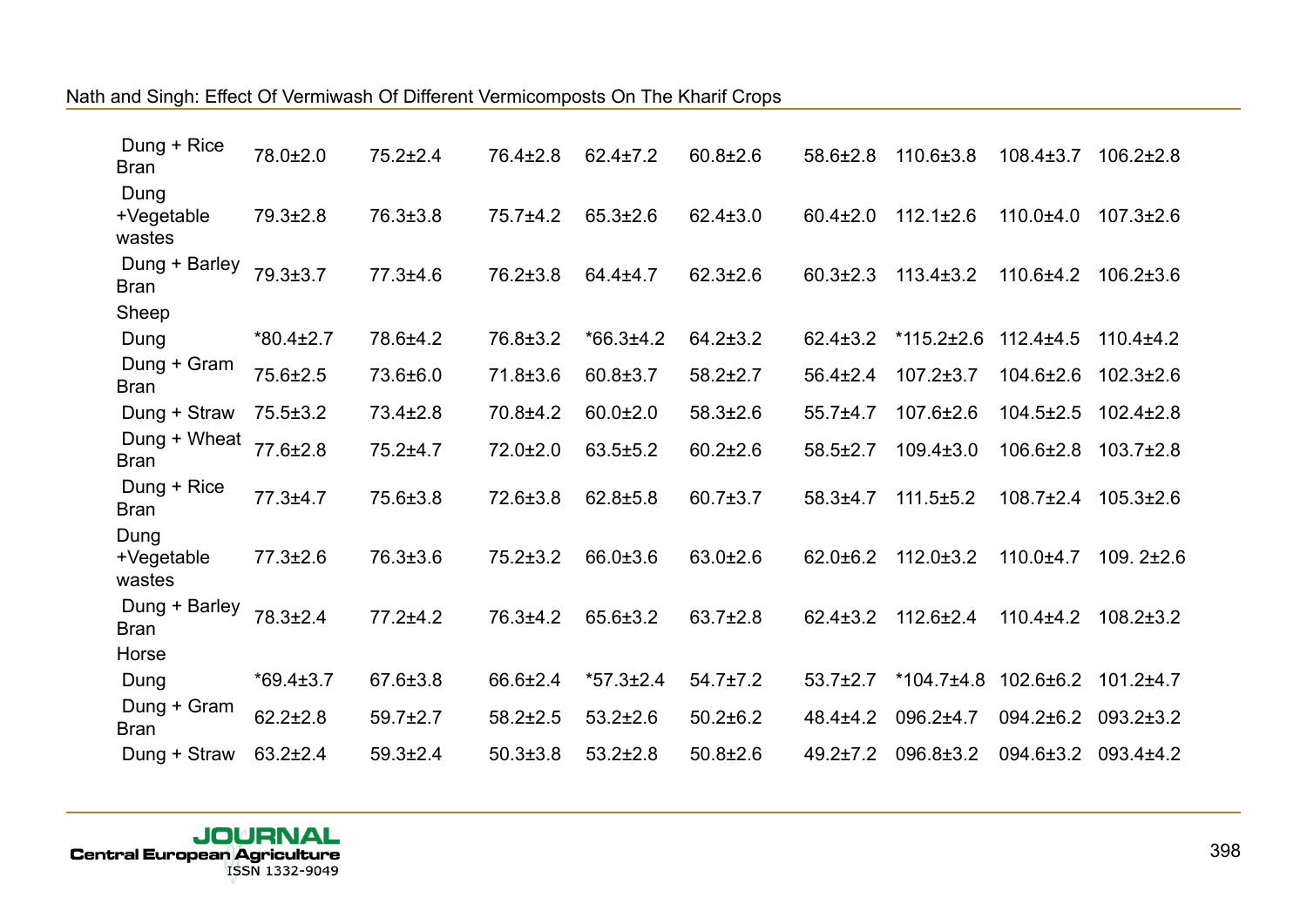| Dung + Wheat<br><b>Bran</b>  | $63.8 \pm 2.6$ | 66.8±4.7       | $60.4 \pm 4.3$ | $54.4 \pm 4.6$ | $51.6 \pm 2.6$ | $50.6 \pm 2.0$ | $098.2{\pm}4.7$ | $096.2 \pm 0.0$ | $094.3 \pm 3.7$ |
|------------------------------|----------------|----------------|----------------|----------------|----------------|----------------|-----------------|-----------------|-----------------|
| Dung + Rice<br><b>Bran</b>   | 64.7±6.3       | $62.2 \pm 3.7$ | $61.4 \pm 2.4$ | $53.8 \pm 2.6$ | $51.3 \pm 3.8$ | $50.4 \pm 2.5$ | $100.4 \pm 3.7$ | $098.4 \pm 2.4$ | $096.8 + 4.2$   |
| Dung<br>+Vegetable<br>wastes | $65.4 \pm 7.2$ | 63.6±2.4       | $61.8 \pm 2.5$ | $55.0 \pm 2.6$ | $53.6 \pm 2.6$ | $52.4 \pm 2.5$ | $104.2 \pm 2.8$ | $101.9 \pm 2.6$ | $099.4{\pm}3.6$ |
| Dung + Barley<br><b>Bran</b> | $64.3 \pm 2.8$ | $62.3 \pm 3.8$ | $60.4 \pm 7.2$ | $55.7 \pm 3.7$ | $53.6 \pm 2.4$ | $52.6 \pm 3.8$ | $105.2 + 4.7$   | $101.6 \pm 3.2$ | 099.6±2.8       |

|                               | Table- 5. Effect of different concentration of combinations of different animal, agro and kitchen wastes on the productivity (kg/m2) |  |
|-------------------------------|--------------------------------------------------------------------------------------------------------------------------------------|--|
| of paddy, millet maize crops. |                                                                                                                                      |  |

|             | Crops                 |        |        |          |        |        |               |             |        |  |  |
|-------------|-----------------------|--------|--------|----------|--------|--------|---------------|-------------|--------|--|--|
| Vermiwash   | Paddy                 |        |        | Maize    |        |        | <b>Millet</b> |             |        |  |  |
|             | Concentration (mg/m2) |        |        |          |        |        |               |             |        |  |  |
|             | 10                    | 20     | 30     | 10       | 20     | 30     | 10            | 20          | 30     |  |  |
| Control     | 0.252                 | 0.252  | 0.252  | 0.324    | 0.324  | 0.324  | 0.205         | 0.205       | 0.205  |  |  |
|             | ±0.032                | ±0.032 | ±0.032 | ±0.024   | ±0.024 | ±0.024 | ±0.01         | ±0.01       | ±0.01  |  |  |
| Cow         |                       |        |        |          |        |        |               |             |        |  |  |
|             | $*0.586$              | 0.664  | 0.696  | $*0.486$ | 0.512  | 0.546  | ** 0.372      | 0.412       | 0.446  |  |  |
| Dung        | ±0.086                | ±0.047 | ±0.032 | ±0.042   | ±0.031 | ±0.032 | ±0.016        | ±0.012      | ±0.024 |  |  |
| Dung + Gram | 0.692                 | 0.762  | 0.790  | 0.690    | 0.722  | 0.762  | 0.624         | 0.648       | 0.682  |  |  |
| <b>Bran</b> | ±0.082                | ±0.032 | ±0.042 | ±0.032   | ±0.032 | ±0.041 | ±0.025        | $\pm 0.086$ | ±0.061 |  |  |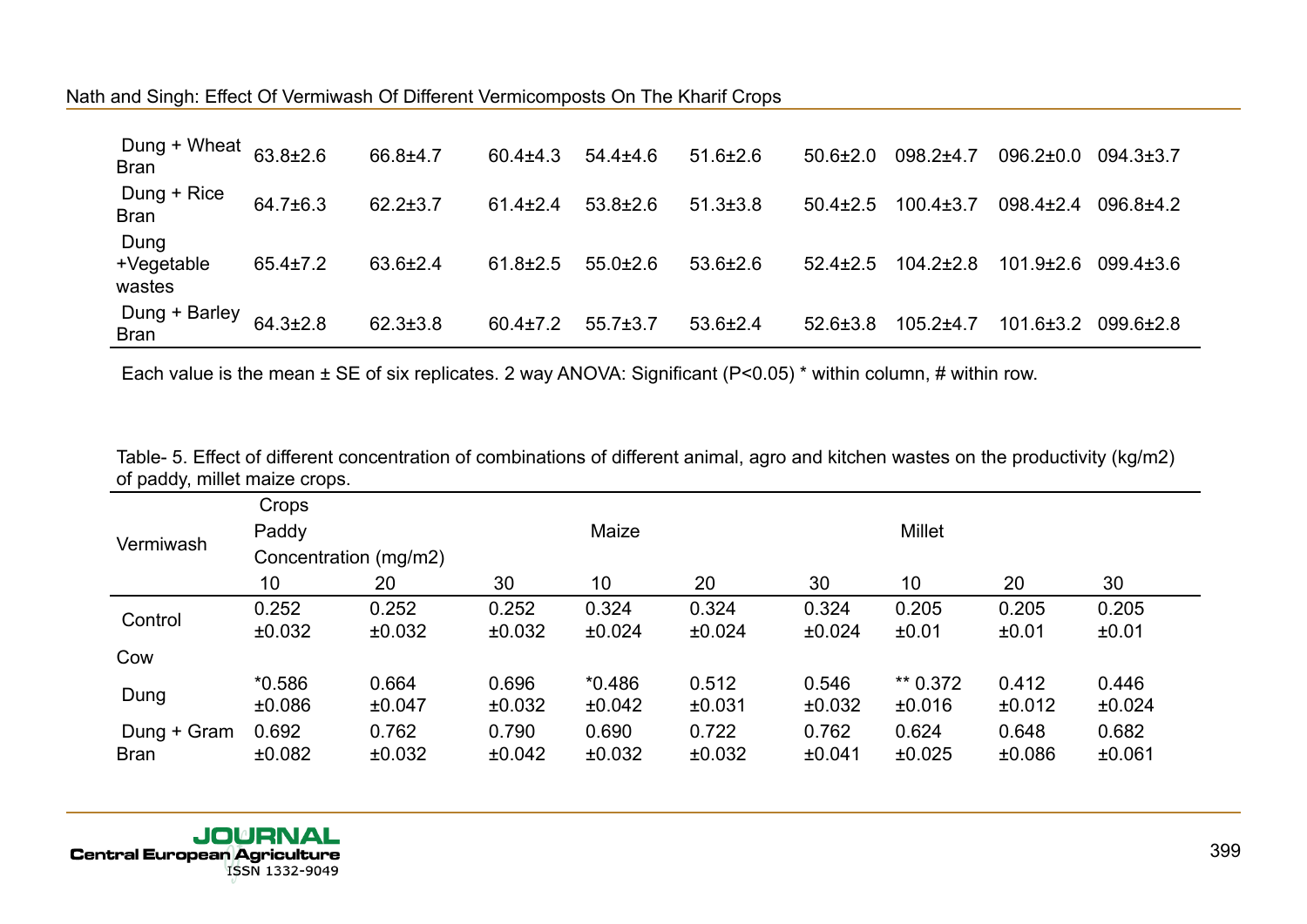| Dung + Straw                 | 0.663           | 0.732           | 0.755           | 0.702           | 0.735           | 0.775           | 0.642           | 0.667           | 0.694           |
|------------------------------|-----------------|-----------------|-----------------|-----------------|-----------------|-----------------|-----------------|-----------------|-----------------|
|                              | ±0.025          | ±0.062          | ±0.037          | ±0.045          | ±0.041          | ±0.062          | ±0.026          | ±0.056          | ±0.064          |
| Dung + Wheat                 | 0.640           | 0.702           | 0.734           | 0.672           | 0.702           | 0.732           | 0.560           | 0.508           | 0.632           |
| <b>Bran</b>                  | ±0.025          | ±0.024          | ±0.042          | ±0.062          | ±0.044          | ±0.033          | ±0.021          | ±0.052          | ±0.026          |
| Dung + Rice                  | 0.622           | 0.682           | 0.713           | 0.653           | 0.682           | 0.708           | 0.666           | 0.682           | 0.722           |
| <b>Bran</b>                  | ±0.041          | ±0.037          | ±0.043          | ±0.045          | ±0.021          | ±0.048          | ±0.014          | ±0.012          | ±0.042          |
| Dung<br>+Vegetable<br>wastes | 0.604<br>±0.061 | 0.678<br>±0.048 | 0.692<br>±0.046 | 0.582<br>±0.026 | 0.624<br>±0.041 | 0.656<br>±0.018 | 0.562<br>±0.029 | 0.581<br>±0.082 | 0.616<br>±0.037 |
| Dung + Barley                | 0.598           | 0.670           | 0.692           | 0.572           | 0.604           | 0.640           | 0.502           | 0.526           | 0.550           |
| <b>Bran</b>                  | ±0.024          | ±0.056          | ±0.032          | ±0.042          | ±0.045          | ±0.026          | ±0.036          | ±0.068          | ±0.034          |
| <b>Buffalo</b>               |                 |                 |                 |                 |                 |                 |                 |                 |                 |
| Dung                         | $*0.672$        | 0.702           | 0.730           | $*0.602$        | 0.638           | 0.668           | ** $0.412$      | 0.512           | 0.536           |
|                              | ±0.042          | ±0.062          | ±0.042          | ±0.052          | ±0.012          | ±0.037          | ±0.042          | ±0.012          | ±0.042          |
| Dung + Gram                  | 0.735           | 0.781           | 0.802           | 0.825           | 0.852           | 0.886           | 0.678           | 0.712           | 0.712           |
| <b>Bran</b>                  | ±0.082          | ±0.031          | ±0.034          | ±0.034          | ±0.032          | ±0.062          | ±0.032          | ±0.062          | ±0.062          |
| Dung + Straw                 | 0.755           | 0.790           | 0.818           | 0.872           | 0.887           | 0.902           | 0.764           | 0.784           | 0.825           |
|                              | ±0.062          | ±0.024          | ±0.046          | ±0.025          | ±0.041          | ±0.042          | ±0.042          | ±0.023          | ±0.062          |
| Dung + Wheat 0.724           | ±0.026          | 0.762           | 0.792           | 0.730           | 0.752           | 0.898           | 0.672           | 0.704           | 0.732           |
| <b>Bran</b>                  |                 | ±0.038          | ±0.037          | ±0.015          | ±0.042          | ±0.072          | ±0.056          | ±0.041          | ±0.086          |
| Dung + Rice                  | 0.712           | 0.760           | 0.782           | 0.771           | 0.804           | 0.842           | 0.656           | 0.685           | 0.720           |
| <b>Bran</b>                  | ±0.042          | ±0.025          | ±0.042          | ±0.041          | ±0.042          | ±0.062          | ±0.021          | ±0.021          | ±0.045          |
| Dung<br>+Vegetable<br>wastes | 0.682<br>±0.012 | 0.752<br>±0.027 | 0.774<br>±0.037 | 0.698<br>±0.032 | 0.724<br>±0.016 | 0.762<br>±0.042 | 0.612<br>±0.043 | 0.642<br>±0.045 | 0.685<br>±0.038 |
| Dung + Barley                | 0.680           | 0.753           | 0.784           | 0.672           | 0.704           | 0.741           | 0.588           | 0.623           | 0.672           |
| <b>Bran</b>                  | ±0.014          | ±0.016          | ±0.042          | ±0.046          | ±0.024          | ±0.037          | ±0.064          | ±0.068          | ±0.042          |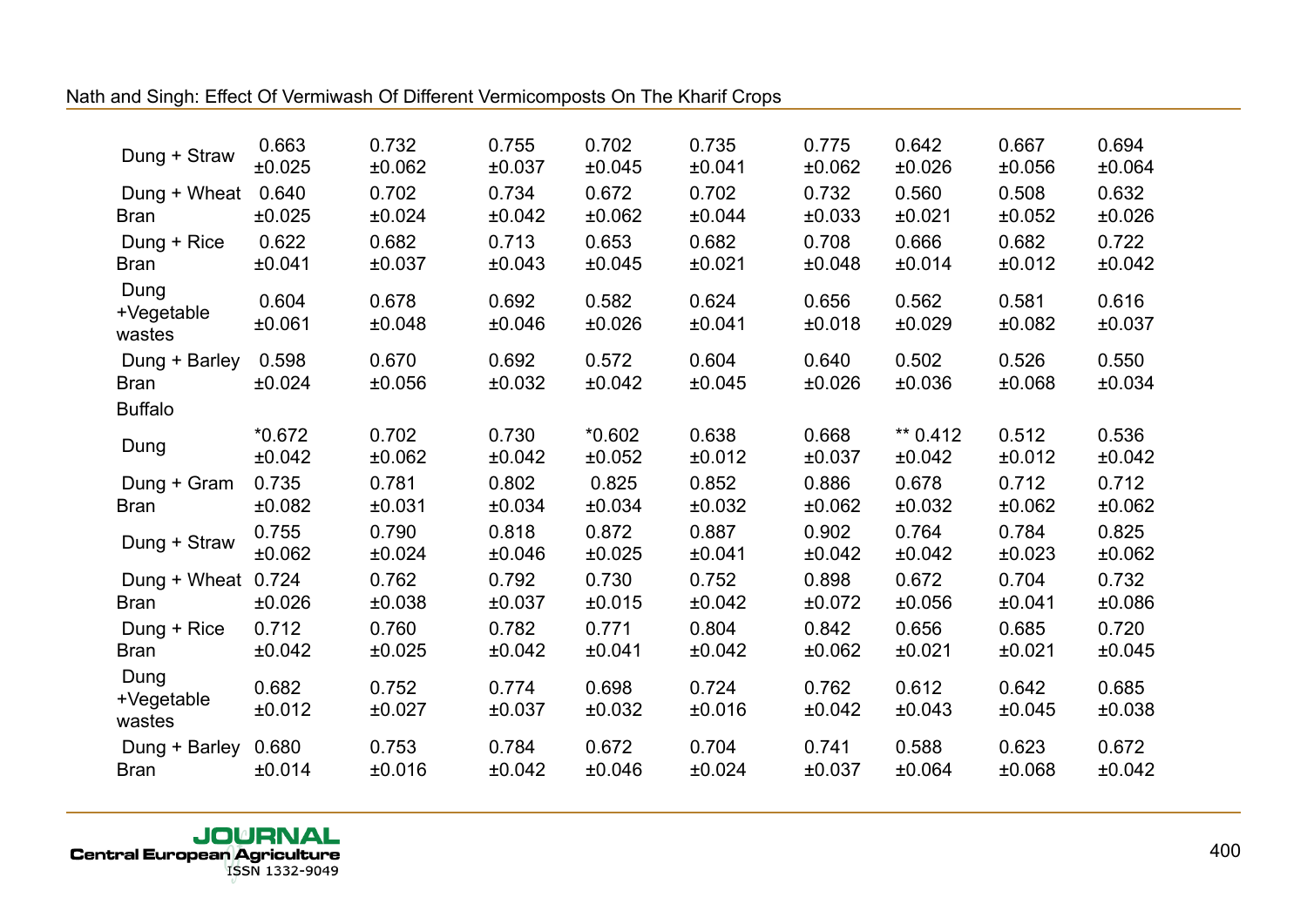| Goat                               |                    |                 |                 |                    |                 |                 |                    |                 |                 |
|------------------------------------|--------------------|-----------------|-----------------|--------------------|-----------------|-----------------|--------------------|-----------------|-----------------|
| Dung                               | $*0.543$<br>±0.044 | 0.625<br>±0.026 | 0.642<br>±0.048 | $*0.402$<br>±0.021 | 0.438<br>±0.032 | 0.468<br>±0.044 | ** 0.286<br>±0.045 | 0.318<br>±0.017 | 0.364<br>±0.015 |
| Dung + Gram<br><b>Bran</b>         | 0.716<br>±0.052    | 0.746<br>±0.046 | 0.770<br>±0.069 | 0.652<br>±0.024    | 0.686<br>±0.032 | 0.702<br>±0.036 | 0.496<br>±0.038    | 0.524<br>±0.013 | 0.546<br>±0.062 |
| Dung + Straw                       | 0.701<br>±0.062    | 0.734<br>±0.020 | 0.760<br>±0.034 | 0.635<br>±0.032    | 0.667<br>±0.041 | 0.686<br>±0.042 | 0.523<br>±0.042    | 0.554<br>±0.042 | 0.573<br>±0.025 |
| Dung + Wheat 0.631<br><b>Bran</b>  | ±0.043             | 0.721<br>±0.041 | 0.743<br>±0.036 | 0.572<br>±0.057    | 0.602<br>±0.072 | 0.652<br>±0.032 | 0.462<br>±0.032    | 0.486<br>±0.062 | 0.502<br>±0.062 |
| Dung + Rice<br><b>Bran</b>         | 0.620<br>±0.052    | 0.714<br>±0.021 | 0.732<br>±0.042 | 0.556<br>±0.026    | 0.582<br>±0.014 | 0.612<br>±0.044 | 0.482<br>±0.063    | 0.512<br>±0.050 | 0.540<br>±0.060 |
| Dung<br>+Vegetable<br>wastes       | 0.582<br>±0.024    | 0.665<br>±0.026 | 0.692<br>±0.021 | 0.531<br>±0.024    | 0.560<br>±0.026 | 0.586<br>±0.025 | 0.392<br>±0.057    | 0.421<br>±0.042 | 0.456<br>±0.032 |
| Dung + Barley 0.552<br><b>Bran</b> | ±0.046             | 0.634<br>±0.041 | 0.672<br>±0.043 | 0.486<br>±0.025    | 0.514<br>±0.042 | 0.556<br>±0.037 | 0.376<br>±0.025    | 0.408<br>±0.042 | 0.432<br>±0.042 |
| Sheep                              |                    |                 |                 |                    |                 |                 |                    |                 |                 |
| Dung                               | $*0.541$<br>±0.017 | 0.632<br>±0.084 | 0.654<br>±0.027 | $*0.402$<br>±0.046 | 0.425<br>±0.049 | 0.470<br>±0.035 | ** 0.268<br>±0.042 | 0.302<br>±0.045 | 0.320<br>±0.072 |
| Dung + Gram<br><b>Bran</b>         | 0.668<br>±0.025    | 0.740<br>±0.064 | 0.764<br>±0.034 | 0.642<br>±0.052    | 0.665<br>±0.063 | 0.690<br>±0.047 | 0.486<br>±0.032    | 0.512<br>±0.023 | 0.542<br>±0.042 |
| Dung + Straw                       | 0.670<br>±0.038    | 0.752<br>±0.012 | 0.782<br>±0.042 | 0.592<br>±0.061    | 0.625<br>±0.014 | 0.660<br>±0.012 | 0.500<br>±0.043    | 0.523<br>±0.041 | 0.546<br>±0.062 |
| Dung + Wheat 0.542<br><b>Bran</b>  | ±0.034             | 0.721<br>±0.012 | 0.743<br>±0.072 | 0.562<br>±0.048    | 0.602<br>±0.024 | 0.642<br>±0.016 | 0.456<br>±0.061    | 0.488<br>±0.042 | 0.512<br>±0.088 |
| Dung + Rice<br><b>Bran</b>         | 0.672<br>±0.047    | 0.764<br>±0.072 | 0.792<br>±0.063 | 0.512<br>±0.016    | 0.542<br>±0.018 | 0.582<br>±0.050 | 0.482<br>±0.042    | 0.502<br>±0.012 | 0.542<br>±0.057 |
|                                    |                    |                 |                 |                    |                 |                 |                    |                 |                 |